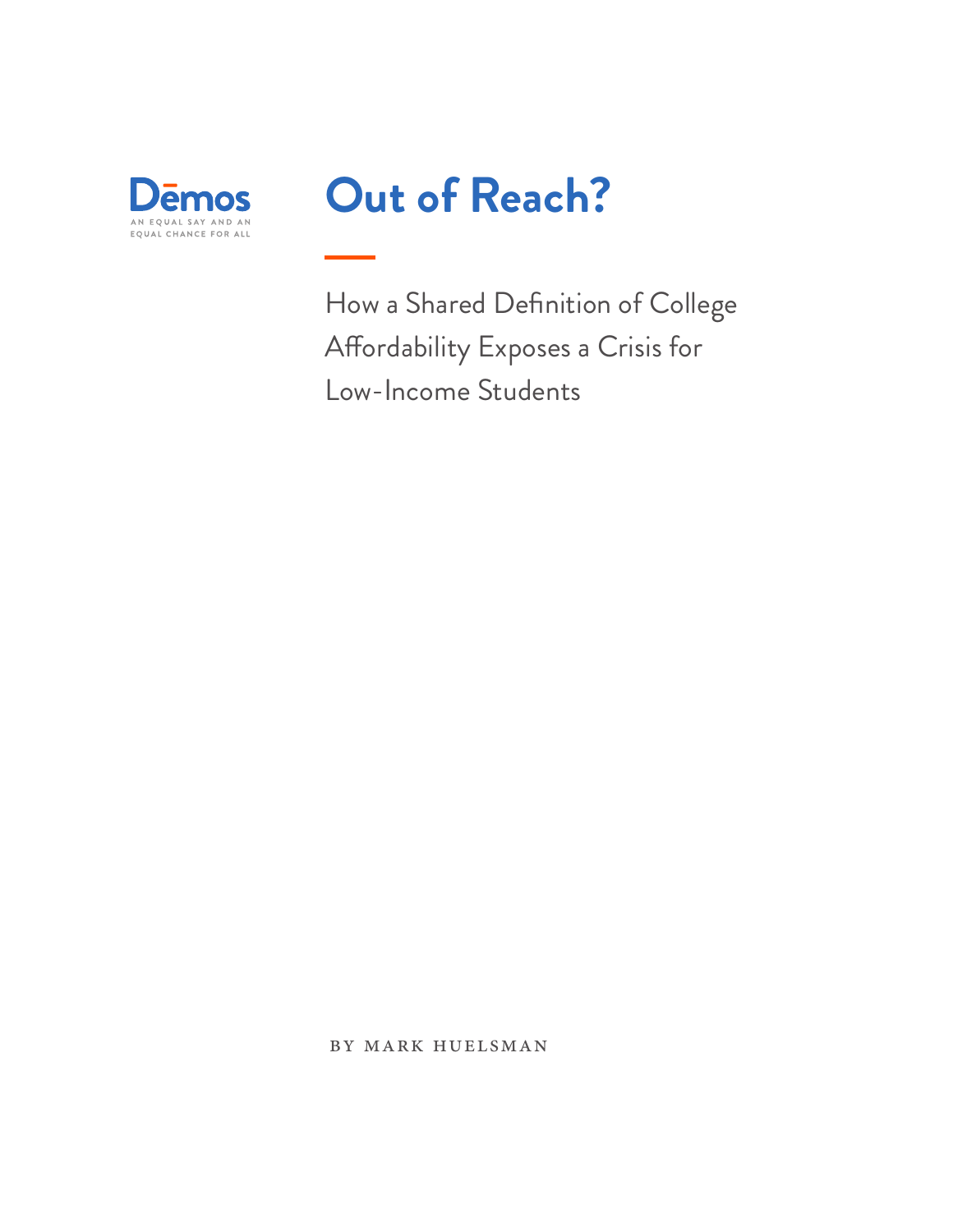#### **Acknowledgment**

Demos would like to thank Lumina Foundation for their generous support of this project and leadership on the issues of college afordability and attainment. This paper is entirely the work of the author and Demos and does not necessarily refect the views of Lumina Foundation.

#### **About Demos**

Demos is a public policy organization working for an America where we all have an equal say in our democracy and an equal chance in our economy.

Our name means "the people." It is the root word of democracy, and it reminds us that in America, the true source of our greatness is the diversity of our people. Our nation's highest challenge is to create a democracy that truly empowers people of all backgrounds, so that we all have a say in setting the policies that shape opportunity and provide for our common future. To help America meet that challenge, Demos is working to reduce both political and economic inequality, deploying original research, advocacy, litigation, and strategic communications to create the America the people deserve.

#### **demos.org**

220 Fifh Avenue, 2nd Fl. New York, NY 10001

#### **Media Contact**

liz flowers *Director of Communications* lflowers@demos.org | 404.291.4755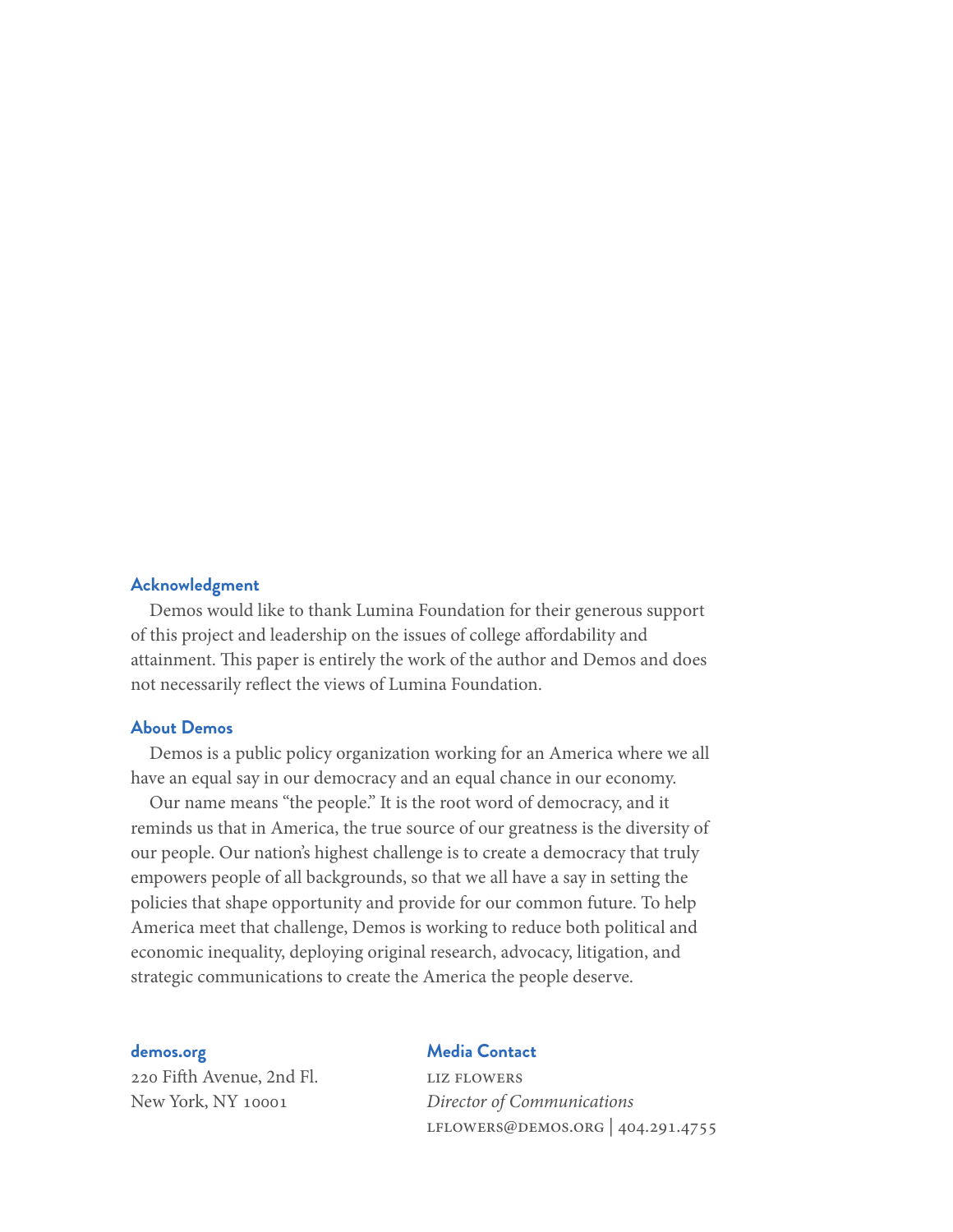# TABLE OF CONTENTS

| <b>Introduction and Key Findings</b>                                                   | 1  |
|----------------------------------------------------------------------------------------|----|
| <b>Key Findings</b>                                                                    | 3  |
| <b>Defining College Affordability</b>                                                  | 4  |
| <b>Explaining the Rule of Ten</b>                                                      | 5  |
| Data Limitations                                                                       | 5  |
| Low-Income Students Cannot Work Their Way<br>through School in Any State               | 6  |
| The Myth of Community College Affordability                                            | 10 |
| <b>Typical Adult Learners Face an Uphill Climb</b><br>in College Affordability         | 13 |
| Even With an Earnings Boost, Work and Loans<br><b>Still Leave an Affordability Gap</b> | 15 |
| <b>Limitations of the Benchmark:</b><br>Race, Income, and Wealth                       | 17 |
| <b>Policy Interventions</b>                                                            | 18 |
| Double the Maximum Pell Grant                                                          | 18 |
| Increase and Index the Minimum Wage                                                    | 19 |
| Create a Federal-State Partnership to<br><b>Boost State Higher Education Funding</b>   | 20 |
| <b>Expand Federal Work Study</b>                                                       | 20 |
| <b>Conclusion</b>                                                                      | 21 |
| <b>Endnotes</b>                                                                        | 22 |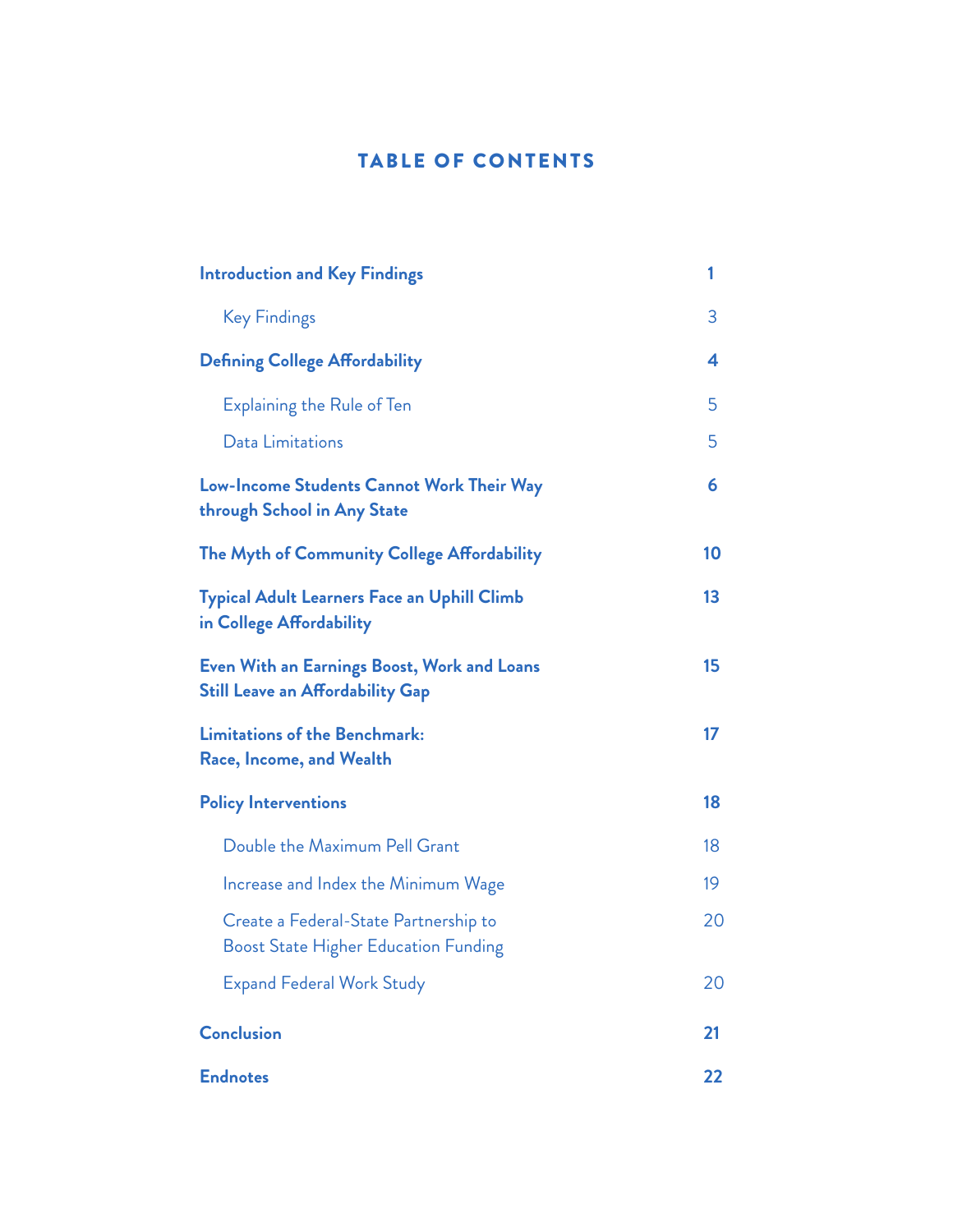## INTRODUCTION AND KEY FINDINGS

*"We have to make college a*f*ordable for every American, because no hardworking student should be stuck in the red."*

**president barack obama**, 2016

*"One of the central problems of our outdated higher education system is that it has become increasingly una*f*ordable for those who stand to bene*f*t the most."*

**senator marco rubio** (r-fl), 2015

cross the political spectrum, there is widespread recognition that the rising price of college—particularly at public institutions that educate the majority of students—is a product of bad, or indifferent, public policy ov recognition that the rising price of college—particularly at public institutions that educate the majority of students—is a product of bad, or indiferent, public to skyrocket is but one warning sign that our system has gone dangerously off course. Student loan defaults continue to rise even in a healthier post-recession economy, and many worry about the impact of student debt and high college costs on millennial economic security and the ability to earn enough to achieve a middle-class life. This problem has a class and a color: black students are more burdened with student debt, despite the fact that college often confers fewer benefits on them.<sup>1</sup>

Today's students could be forgiven for thinking that they are now priced out of one of our few remaining ladders of opportunity. And eforts to increase the supply of college graduates will forever be compromised so long as costs and prices continue to expand well beyond the rate of inflation and wage growth. There are plenty of causes of the afordability squeeze, including disinvestment at the state level as more students enter the higher education system, and the failure of need-based aid such as the Pell Grant to keep pace with increases in tuition, fees, and living expenses. But today's students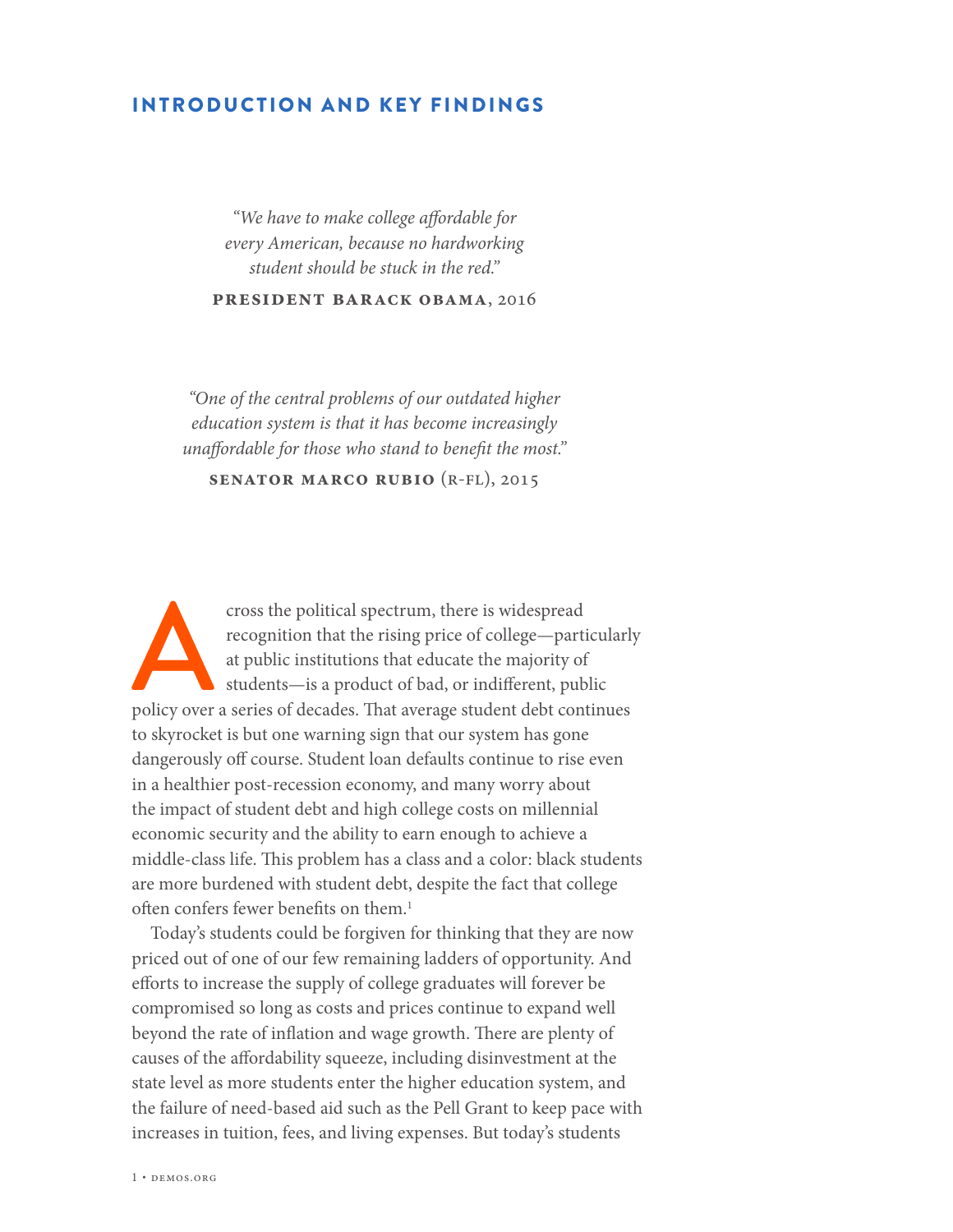are not only dealing with the rising cost of college and student debt, but increased cost of child care, stagnant wages for all but the very wealthy, and a system that now requires workers to fund nearly the entirety of their future retirement savings.

Because of this, many are proposing bold solutions to address the afordability crisis—from debt-free public higher education to tuition-free community college and expanded student loan forgiveness. These efforts will continue to be debated in the 2016 election and beyond, but they would beneft from a shared defnition of what "afordable college" actually means. To this point, the term "afordability" has rested more on values and feelings than a shared formula. In some ways this makes sense, as the benefts of college vary by luck, academic preparedness, the strength of the macroeconomy, and the type of institution students are able to attend. But without a defnition that colleges, states, and the federal government can use, we run the risk of improperly targeting resources, inefectively aligning eforts to fund the system, and leaving students feeling like college is fnancially out of reach.

**Tis analysis attempts to use one defnition of afordability the Rule of 10, created by a consortium of experts convened at Lumina Foundation2 —to fgure out which states have afordable college for which students. Simply, the Rule of 10 states that college is afordable if students can meet the total net price through 10 hours of work per week and 10 percent of a family's discretionary income over 10 years. Using this benchmark, we examined the average net price for low-income students in every state at both public four-year colleges and community colleges.** 

**We also created two additional scenarios—a worker returning to college afer 10 years in the labor force making median earnings by race, and a student paying the average net price nationally and taking on student debt—to see how this benchmark holds up for the average student, by race.**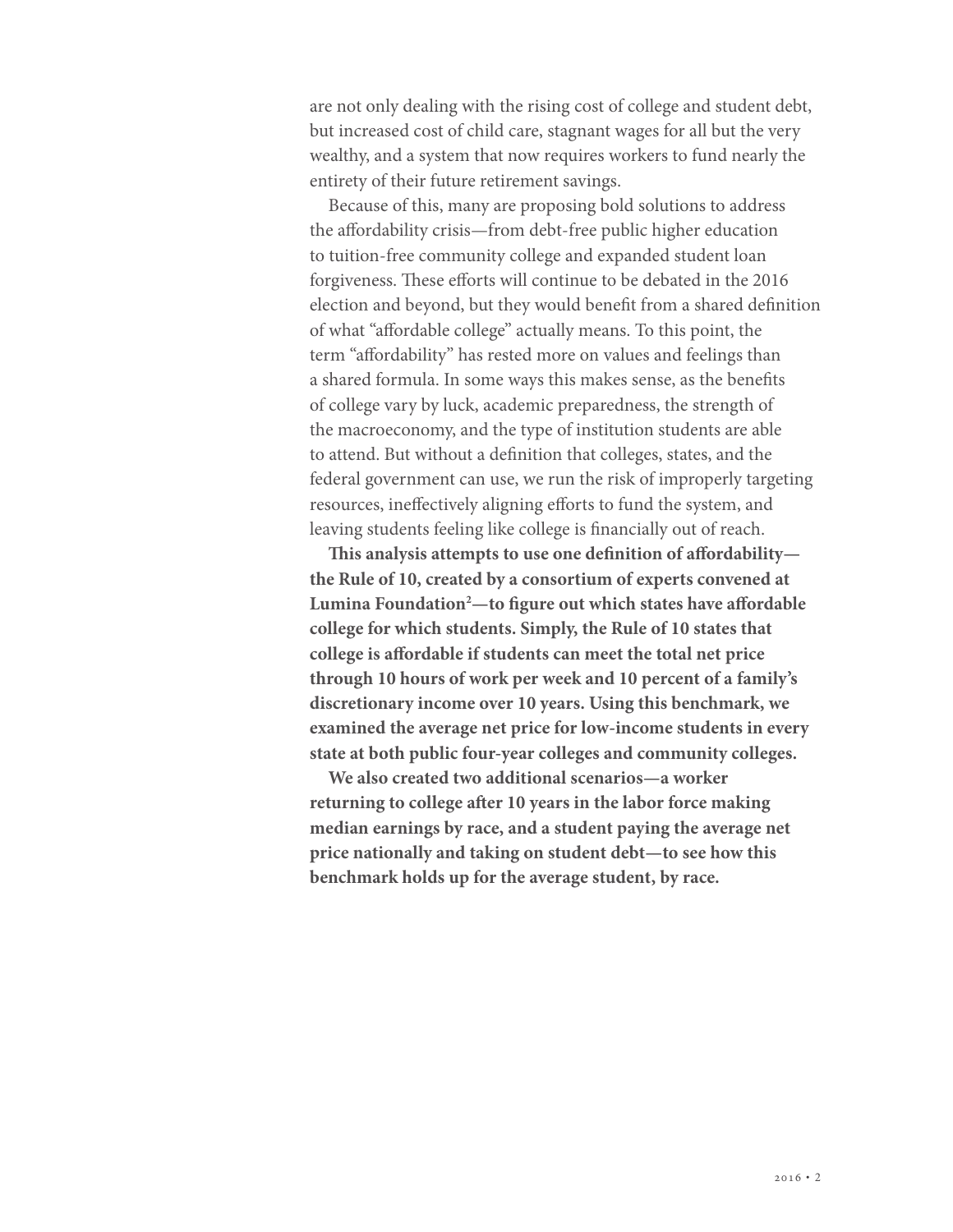## **Our findings include:**

- The average net price for low-income students—those from families making \$30,000 or less—is **unafordable in all 50 states** at both public four-year colleges and community colleges.
- The "affordability gap" varies from slightly over \$10,000 for a four-year degree in Hawaii, to nearly \$40,000 for students in New Hampshire.
- At community colleges, the afordability gap ranges from just over \$1,000 in Mississippi to \$23,000 in New Hampshire.
- Black and Latino students making the median income by race cannot accrue enough savings to make a dent in the projected net cost of college. Black adult learners face an afordability gap of over \$18,000 (\$7,000 more than white adult learners), and Latino adult learners face an afordability gap nearly twice as large as white learners (\$21,000 to \$11,000).
- Among students who take on loans and earn the expected median income for college graduates, all workers still see an afordability gap. However, black and Latino students in our scenario face larger afordability gaps (over \$12,000 and \$14,000 respectively), than white and Asian students.
- Doubling the maximum Pell Grant **could make college afordable in up to 26 states**, while increasing the minimum wage to \$15 an hour **could make college afordable in 7-8 states**.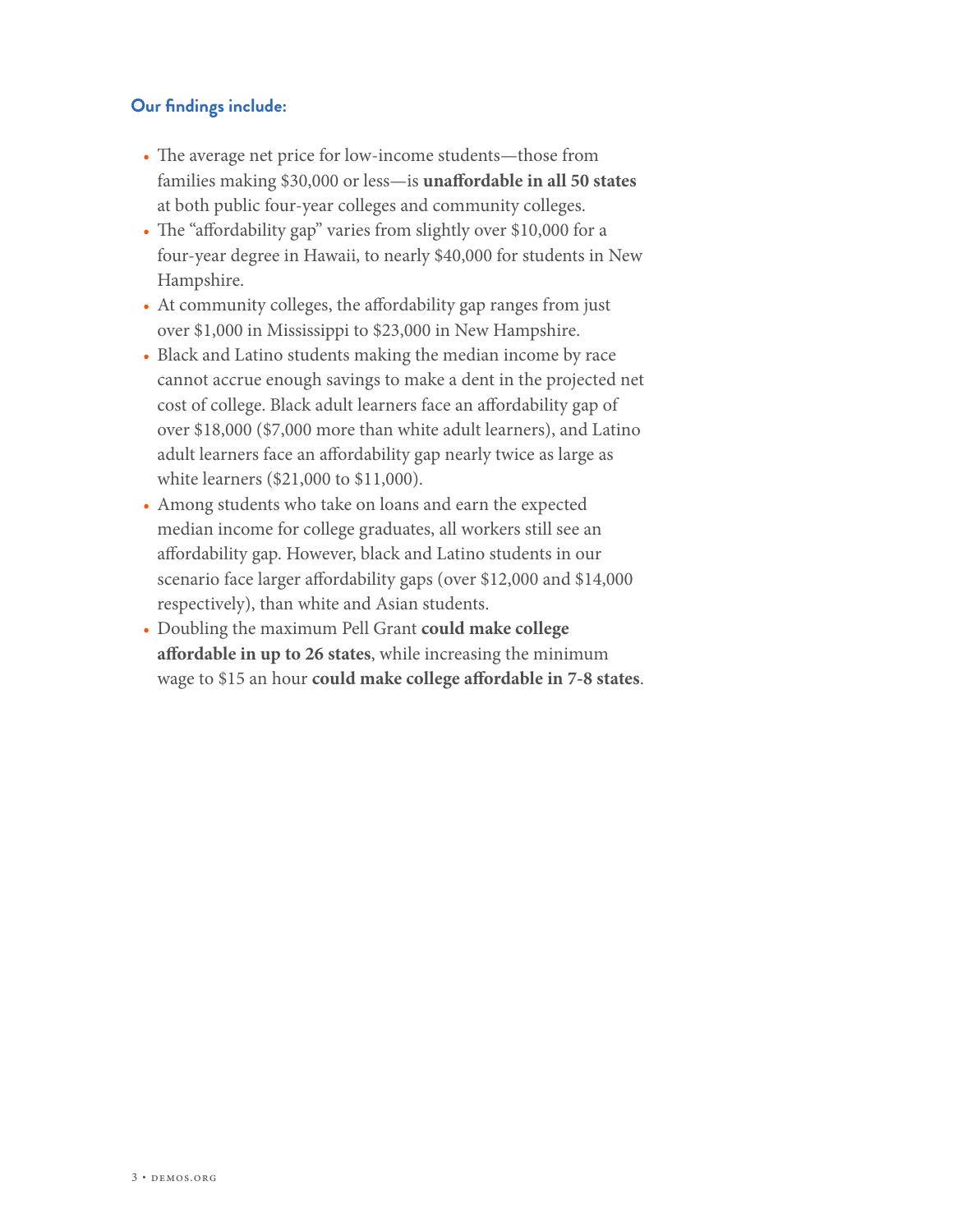## DEFINING COLLEGE AFFORDABILITY

I<br>I the n many areas of social policy and personal fnance, there are benchmarks and defnitions for how much products or services should cost, or guidelines on how families should budget for short- and long-term needs. From retirement savings to housing, there are guidelines around how much families should be expected to contribute and where policy should step in. Many personal fnance professionals recommend that workers save a portion of their income (ofen 10 percent or more) for retirement, beginning in their 20s, but we also have a Social Security system that in principle is supposed to provide enough fnancial cushion to keep retired and disabled workers from falling into poverty. While this system is ofen underfunded, under-provisioned, and far from perfect, there is a popular understanding about what is and is not required as far as retirement savings is concerned. In housing as well, there is a general defnition of afordability: families who pay more than 30 percent of their income in housing are considered cost-burdened.<sup>3</sup> In this case, dozens of programs at the federal and state level are structured to reduce housing burden down to the defined affordability threshold.

Not so for college. When it comes to determining whether a college is afordable, families face a barrage of information on the cost—from sticker price, to grants and scholarships, to loan interest rates and repayment obligations—as well as the perceived benefit and value of the education itself. Families often must make extremely difficult assumptions about the costs and benefits, both of which may change year by year. Students must weigh the need to work long hours against taking on tens of thousands of dollars in debt for a degree. And all of this is happening without a standard guidepost by which students can measure whether or not the options in front of them are afordable.

Lumina Foundation has sought to create a defnition by which policymakers and advocates can begin to describe college afordability. Under this defnition, named the Rule of 10, college is afordable for students if the total price can be met with 10 hours of minimum-wage work per week throughout the year, as well as 10 percent of a family's discretionary income saved over 10 years. For low-income households (earning less than 200 percent of the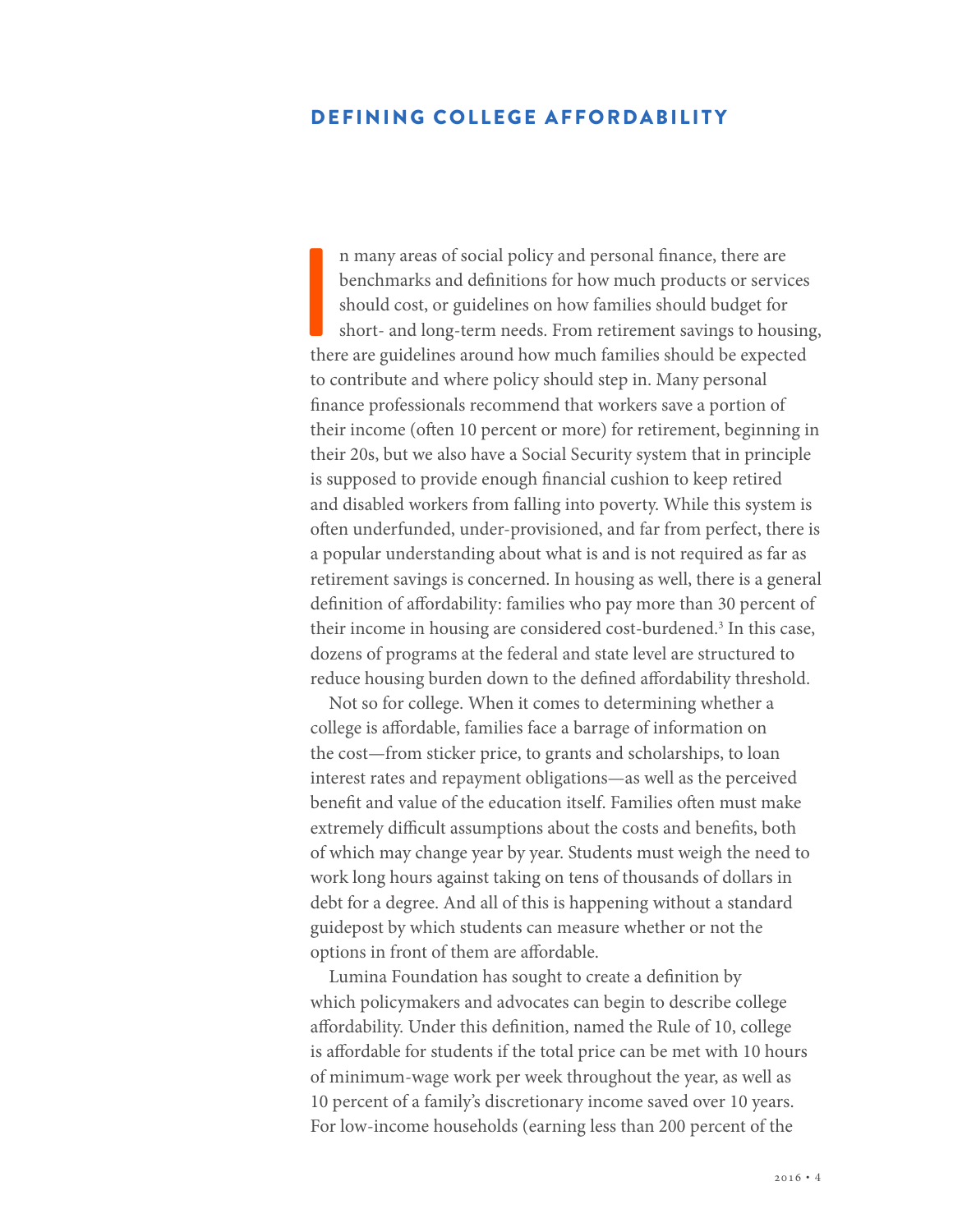poverty level), afordability is based on a student's wages alone, since the family cannot be expected to save meaningful amounts for a child's college education.

While this benchmark is a just starting a point for policy, it is worth exploring whether there are certain states or institutions that come close to meeting this specifc defnition of afordability, particularly for low-income, workingclass students who already lag behind their wealthier peers in terms of college attendance and degree completion. This analysis seeks to answer that question for all 50 states, by comparing the average net price of both two- and four-year degrees for low-income students in each state by the amount students can earn from work during their time in school.

In addition, this paper explores whether college is afordable for adult students returning to college after working for a decade, and also examines whether college is afordable for students who decide to take on loans and pay them off over 10 years with 10 percent of their income.

#### **Explaining the Rule of Ten**

Lumina Foundation has created a discussion benchmark for defning college afordability, known as the Rule of 10. According to the Rule of 10, the *net* cost of college—defned as tuition, fees, room and board and books, minus any grant or scholarship aid—is afordable for students if the total price can be met with 10 hours of work per week throughout the school year and summer (approximately 500 hours a year) at the minimum wage, as well as 10 percent of a family's discretionary income saved over 10 years. In simple terms, discretionary income means income above 200 percent of the poverty threshold; families whose earnings are below that are not expected to have saved.

#### **Data Limitations**

The net price figures used in this analysis come from the Department of Education's Integrated Postsecondary Education Data System (IPEDS). However, average net price data are available only for students attending college full-time, for the frst time, who also receive grant or scholarship aid. Students returning to college or attending on a part-time basis are not included in IPEDS net price calculations. Net price data by income—including the low-income category used in this report only includes students who receive Title IV fnancial aid (such as Pell Grants or Federal Subsidized Loans), meaning lowincome students who pay full sticker price for college are not counted. Finally, the net price fgures in this report are for students attending public colleges in-state, meaning that out-of-state students are omitted.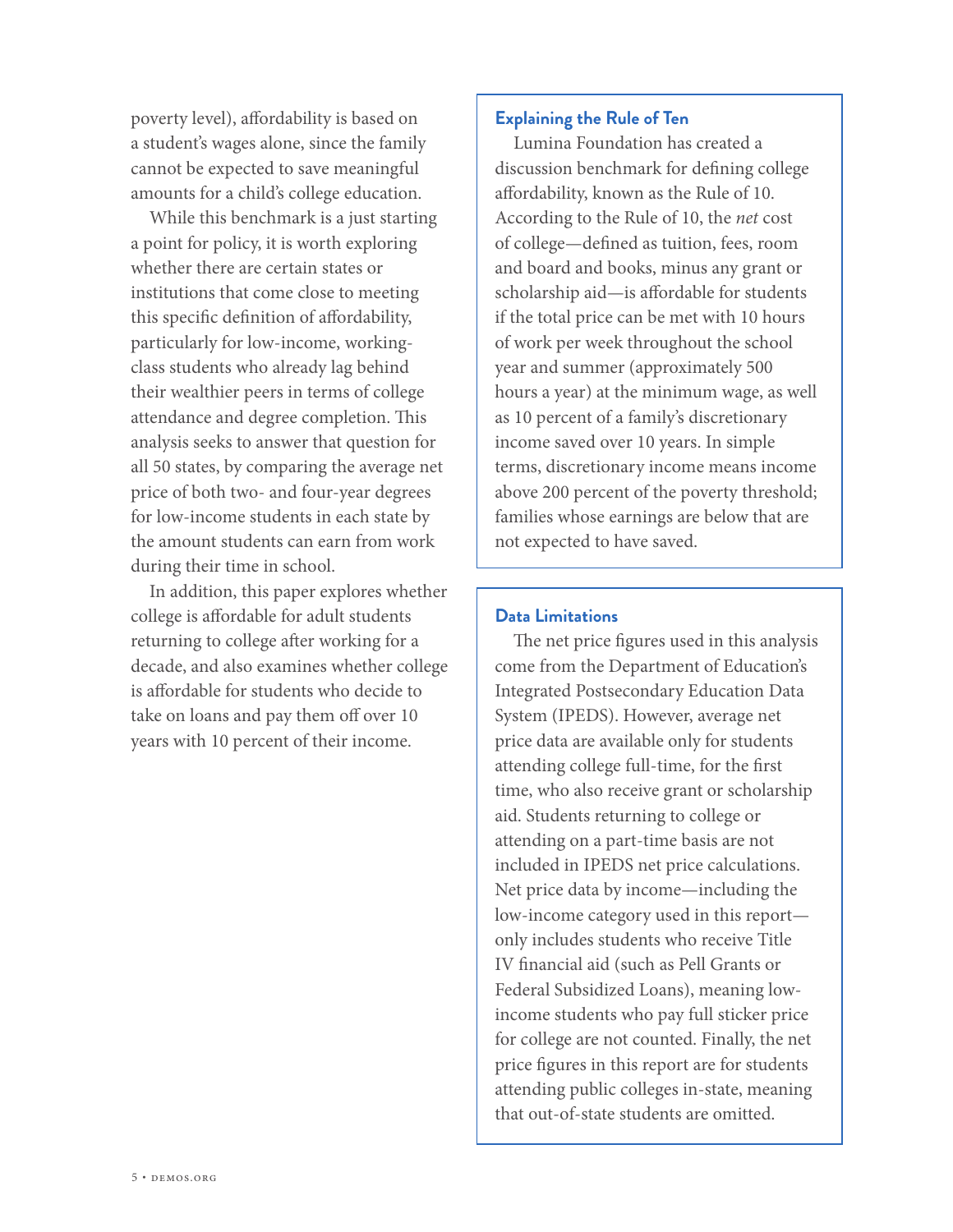# LOW-INCOME STUDENTS CANNOT WORK THEIR WAY THROUGH SCHOOL IN ANY STATE

The notion that students can and should be able to work<br>their way through school is long-standing and bi-partis<br>From President Obama to former Speaker John Boehne<br>(R-OH) to Rep. Virginia Foxx (R-VA), head of the Hous<br>Commi he notion that students can and should be able to work their way through school is long-standing and bi-partisan. From President Obama to former Speaker John Boehner (R-OH) to Rep. Virginia Foxx (R-VA), head of the House Higher Education and Workforce Training, politicians ofen delight in tales of how they themselves worked part-time and summer jobs to pay for college. 4

This principle, while antiquated in the days of \$30,000 average student debt,<sup>5</sup> is one that actually undergirds the Rule of 10, which assumes that for students from low-income households (those at 200 percent of the poverty level and below), afordable college should require no more than 500 hours a year of work at the minimum wage while enrolled in higher education.

So how are we doing on this measure at public institutions the very institutions designed to provide an afordable option for prospective students? To answer this question, this analysis uses net price data from the Integrated Postsecondary Education Data System (IPEDS) to determine the "afordability gap" for low-income students—those from families making \$30,000 and below—in all 50 states. First, we use the average net price students face: the total cost of attendance—tuition, fees, room and board, personal expenses, transportation, and books—and subtract any grant and scholarship aid. Then we subtracted by the amount they could have earned for the last two years at the state's minimum wage.<sup>6</sup> The result—the leftover cost that is not covered by grant aid or 500 hours of work produces an afordability gap that shows how much remaining cost students must cover by borrowing, savings, or additional work on top of a part-time job (see *Table 1*).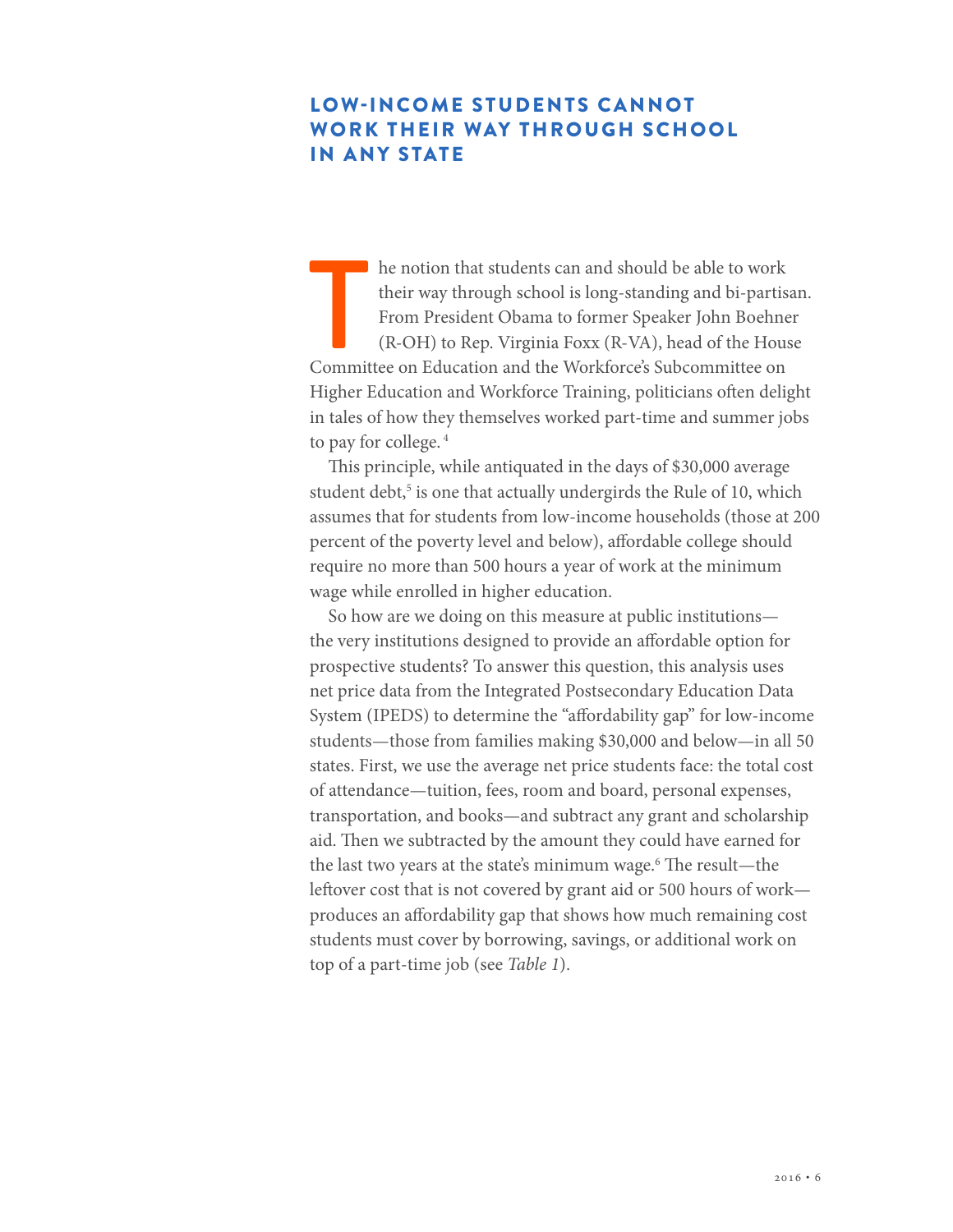## **Table 1. Low-Income Students Can't Work Their Way to a Bachelor's Degree**

| <b>State</b>   | <b>Total Earnings</b><br>from Work at<br><b>State Min. Wage</b><br>(4 Years) | <b>Avg Total Net</b><br>Price for Low-<br><b>Income Students</b><br>(4 Years) | Affordability<br>Gap, 2014 | <b>State</b><br>Rank  | <b>State</b>         | <b>Total Earnings</b><br>from Work at<br><b>State Min. Wage</b><br>(4 Years) | <b>Avg Total Net</b><br>Price for Low-<br><b>Income Students</b><br>(4 Years) | Affordability<br>Gap, 2014 | <b>State</b><br>Rank |
|----------------|------------------------------------------------------------------------------|-------------------------------------------------------------------------------|----------------------------|-----------------------|----------------------|------------------------------------------------------------------------------|-------------------------------------------------------------------------------|----------------------------|----------------------|
| Hawaii         | \$14,500                                                                     | \$24,609                                                                      | \$10,109                   | $\mathbf{1}$          | lowa                 | \$14,500                                                                     | \$37,668                                                                      | \$23,168                   | 26                   |
| North Carolina | \$14,500                                                                     | \$25,580                                                                      | \$11,080                   | $\mathbf{2}^{\prime}$ | Minnesota            | \$14,875                                                                     | \$39,248                                                                      | \$24,373                   | 27                   |
| Florida        | \$15,320                                                                     | \$27,357                                                                      | \$12,037                   | $\mathbf{3}$          | Utah                 | \$14,500                                                                     | \$38,881                                                                      | \$24,381                   | 28                   |
| California     | \$16,500                                                                     | \$28,702                                                                      | \$12,202                   | $\overline{4}$        | Virginia             | \$14,500                                                                     | \$39,982                                                                      | \$25,482                   | 29                   |
| New York       | \$14,875                                                                     | \$27,743                                                                      | \$12,868                   | 5                     | Georgia              | \$14,500                                                                     | \$40,062                                                                      | \$25,562                   | 30                   |
| Washington     | \$18,110                                                                     | \$31,153                                                                      | \$13,043                   | 6                     | Missouri             | \$14,675                                                                     | \$40,460                                                                      | \$25,785                   | 31                   |
| Louisiana      | \$14,500                                                                     | \$28,441                                                                      | \$13,941                   | $\overline{7}$        | Maryland             | \$14,500                                                                     | \$40,646                                                                      | \$26,146                   | 32                   |
| Oklahoma       | \$14,500                                                                     | \$29,938                                                                      | \$15,438                   | 8                     | <b>Massachusetts</b> | \$16,000                                                                     | \$42,285                                                                      | \$26,285                   | 33                   |
| New Mexico     | \$15,000                                                                     | \$31,567                                                                      | \$16,567                   | $9\,$                 | Kansas               | \$14,500                                                                     | \$42,351                                                                      | \$27,851                   | 34                   |
| West Virginia  | \$14,500                                                                     | \$31,487                                                                      | \$16,987                   | 10                    | Vermont              | \$16,970                                                                     | \$45,095                                                                      | \$28,125                   | 35                   |
| Indiana        | \$14,500                                                                     | \$31,559                                                                      | \$17,059                   | 11                    | Montana              | \$15,350                                                                     | \$44,468                                                                      | \$29,118                   | 36                   |
| Tennessee      | \$14,500                                                                     | \$31,929                                                                      | \$17,429                   | 12                    | Oregon               | \$17,675                                                                     | \$46,815                                                                      | \$29,140                   | 37                   |
| Arkansas       | \$14,500                                                                     | \$32,998                                                                      | \$18,498                   | 13                    | <b>Illinois</b>      | \$16,500                                                                     | \$46,197                                                                      | \$29,697                   | 38                   |
| Rhode Island   | \$15,275                                                                     | \$34,232                                                                      | \$18,957                   | 14                    | Mississippi          | \$14,500                                                                     | \$44,311                                                                      | \$29,811                   | 39                   |
| Kentucky       | \$14,500                                                                     | \$33,521                                                                      | \$19,021                   | 15                    | New Jersey           | \$15,000                                                                     | \$45,086                                                                      | \$30,086                   | 40                   |
| Alaska         | \$15,500                                                                     | \$34,828                                                                      | \$19,328                   | 16                    | Idaho                | \$14,500                                                                     | \$45,343                                                                      | \$30,843                   | 41                   |
| <b>Texas</b>   | \$14,500                                                                     | \$34,121                                                                      | \$19,621                   | 17                    | South Carolina       | \$14,500                                                                     | \$45,527                                                                      | \$31,027                   | 42                   |
| Wisconsin      | \$14,500                                                                     | \$34,621                                                                      | \$20,121                   | 18                    | South Dakota         | \$14,500                                                                     | \$45,890                                                                      | \$31,390                   | 43                   |
| Wyoming        | \$10,300                                                                     | \$30,785                                                                      | \$20,485                   | 19                    | Alabama              | \$14,500                                                                     | \$46,229                                                                      | \$31,729                   | 44                   |
| Michigan       | \$15,175                                                                     | \$36,034                                                                      | \$20,859                   | 20                    | Maine                | \$15,000                                                                     | \$46,811                                                                      | \$31,811                   | 45                   |
| Arizona        | \$15,350                                                                     | \$36,928                                                                      | \$21,578                   | 21                    | Colorado             | \$15,390                                                                     | \$47,425                                                                      | \$32,035                   | 46                   |
| Nebraska       | \$14,500                                                                     | \$36,351                                                                      | \$21,851                   | 22                    | Delaware             | \$14,750                                                                     | \$49,572                                                                      | \$34,822                   | 47                   |
| Connecticut    | \$16,725                                                                     | \$38,584                                                                      | \$21,859                   | 23                    | Ohio                 | \$15,450                                                                     | \$50,405                                                                      | \$34,955                   | 48                   |
| Nevada         | \$16,500                                                                     | \$38,552                                                                      | \$22,052                   | 24                    | Pennsylvania         | \$14,500                                                                     | \$52,495                                                                      | \$37,995                   | 49                   |
| North Dakota   | \$14,500                                                                     | \$36,552                                                                      | \$22,052                   | 25                    | New Hampshire        | \$14,500                                                                     | \$53,939                                                                      | \$39,439                   | 50                   |

**Note:** Total net price and state minimum wage data for the years 2010-11 to 2013-14. For more information on state minimum wage and net price calculations, see Footnote 6. "Lowincome students" are defned as students from families making \$0-\$30,000. Net price calculations are for frst-time, full-time students receiving Title IV aid.

Sources: Author's calculations from Integrated Postsecondary Education Data System (IPEDS) net price data and U.S. Department of Labor Wage and Hour Division minimum wage data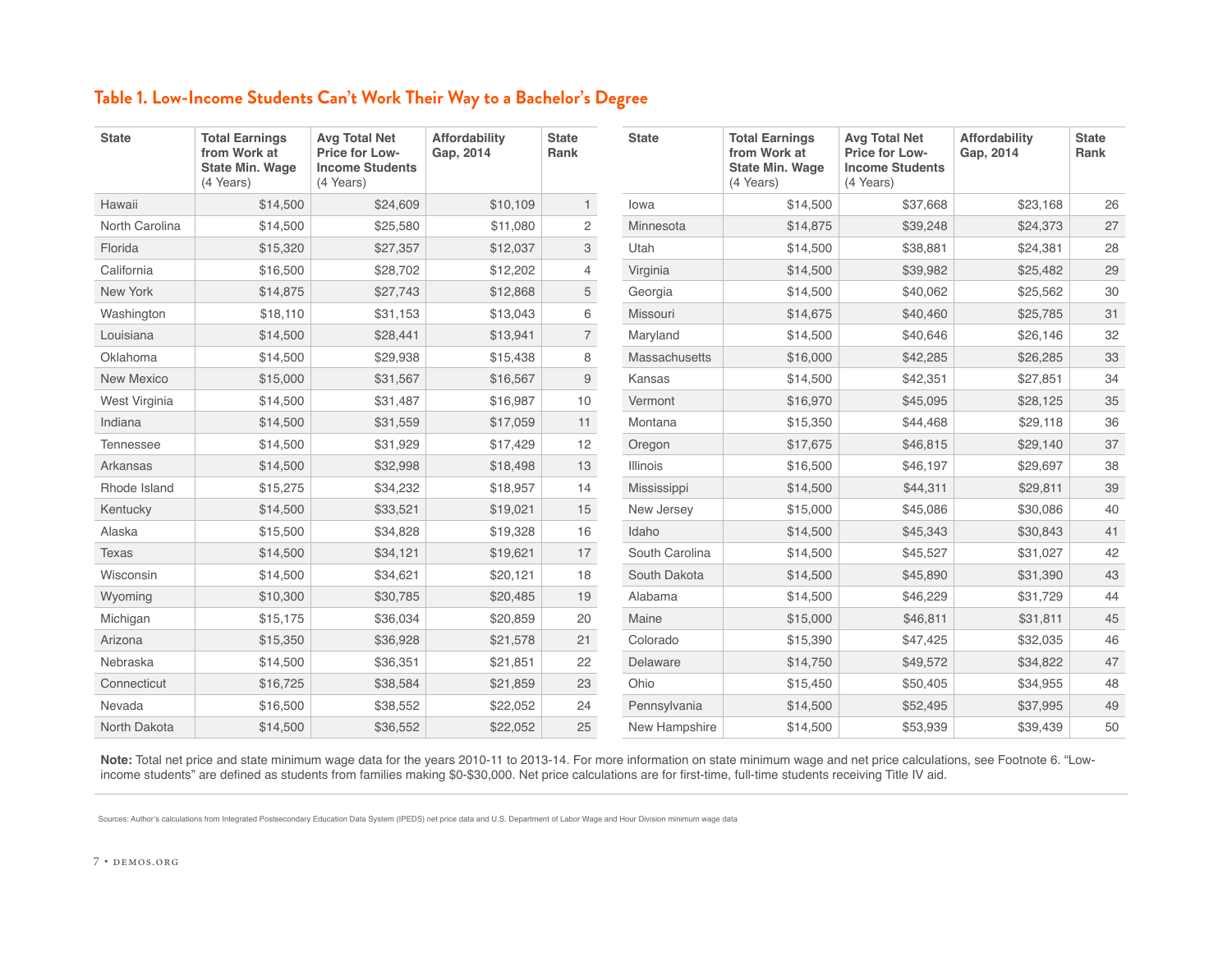Between low wages and high net prices, no state can claim that the average four-year college is afordable for low-income students, using the Rule of 10. That said, there is substantial variation between states on this front. Hawaii, for example, leaves its poorest students with slightly over \$10,000 to make up over four years. That gap could close considerably when Hawaii raises its minimum wage to \$10.10 an hour efective in 20187 (which is also the wage that federal contractors will now earn due to a 2014 executive order<sup>8</sup>). Despite not being affordable for students now, it would take a modest effort from Hawaiian policymakers and institutional leaders—as well as an additional two hours of work per week from students—to have their unmet fnancial need fulflled. It's no coincidence that Hawaii and North Carolina, the two states that come closest to making college afordable for low-income residents, fund higher education at levels well above the national average.

States like New Hampshire and Pennsylvania, on the other hand, leave low-income students in a particularly large hole, one that they cannot make up through a few more hours here and there or by hoping to secure a slightly higher-paying job while in school. This gap—nearly \$40,000 for four years—comes as no surprise given that both Pennsylvania and New Hampshire have seen higher education cuts exceeding 30 percent since the Great Recession.<sup>9</sup> Both of these states sit at or near the bottom of state higher education funding; New Hampshire provides the lowest per-student funding in the nation, and Pennsylvania sits  $47<sup>th</sup>$ . Major efforts will be needed in these states to ensure that the students with the fewest means have a fghting chance at afording college without taking on considerable debt.

These figures, and this variation, are not encouraging given what we know about the higher education marketplace. First, most students attend college close to home, and do not shop around like consumers in a normal marketplace. Second, out-of-state tuition is far higher than in-state tuition, and students attending across state lines do not often have the benefit of state need-based grants. In other words, students cannot necessarily "vote with their feet" to fnd a better deal in another state. And while all states have participated in crippling per-student funding cuts over the past 30 years<sup>10</sup>, some states have felt the necessity to slash far deeper than others, so in-state students are often left with no option but to take on greater student debt, or not attend college at all. Higher tuition and fees are not the only consequence of disinvestment. State cuts lead to a shortage of oferings at public colleges, an overreliance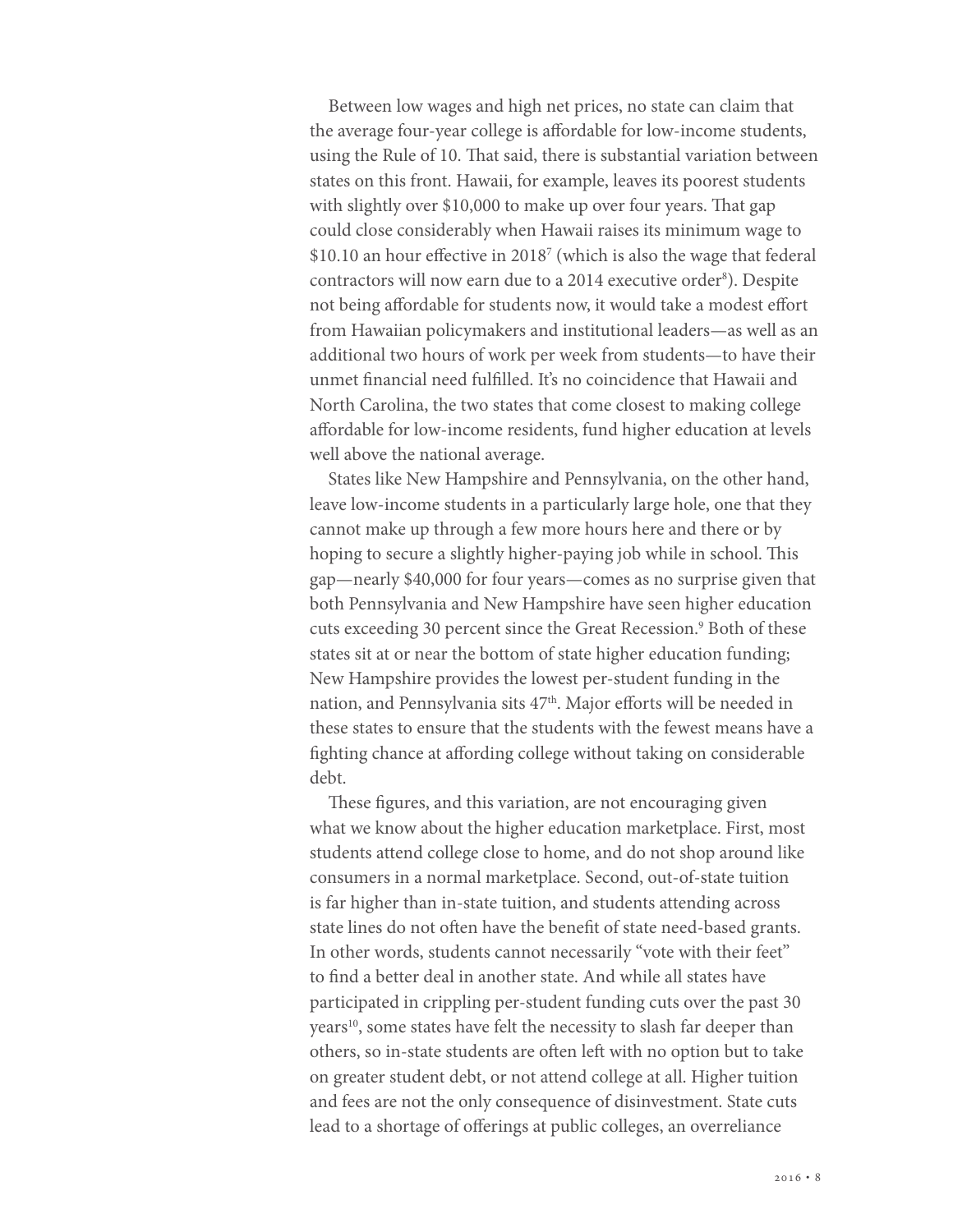on contingent, low-wage faculty, or cuts to vital student services that may be the diference between some students completing or dropping out.11 Meanwhile, other states view higher education as a greater priority, and are willing to raise revenue or target resources accordingly, providing greater access to high-quality public institutions relative to neighboring states.

It should be noted that while the afordability numbers above show the average net price at state colleges, there is certainly some variation *within* states in reported fgures. Despite the fact that no state can boast that its colleges are afordable, some *individual* colleges may be able to do so (see *Table 2*). For example, both California State University-Fullerton and California State-Fresno charge low net prices to poor students, to the point that 10 hours of work at the minimum wage could pay the college bills. The same can be said for several City University of New York (CUNY) campuses and the University of North Texas. While these institutions are certainly in the minority, students from poor backgrounds have a chance to work their way through in four years.

| <b>University</b>                     | <b>Total Earnings from</b><br>Work (4 Years) | <b>Total Net Price</b><br>for Low-Income<br><b>Students</b> |
|---------------------------------------|----------------------------------------------|-------------------------------------------------------------|
| California State University-Fullerton | \$16,500                                     | \$13,421                                                    |
| California State University-Fresno    | \$16,500                                     | \$14,661                                                    |
| University of North Texas             | \$14,500                                     | \$7,584                                                     |
| <b>CUNY Queens College</b>            | \$14,875                                     | \$12,866                                                    |
| <b>CUNY Brooklyn College</b>          | \$14,875                                     | \$14,613                                                    |

#### **Table 2. Bright Spots in College Afordability for Low-Income Students**

Source: Author's calculations from IPEDS net price data and U.S. Department of Labor Wage and Hour Division minimum wage data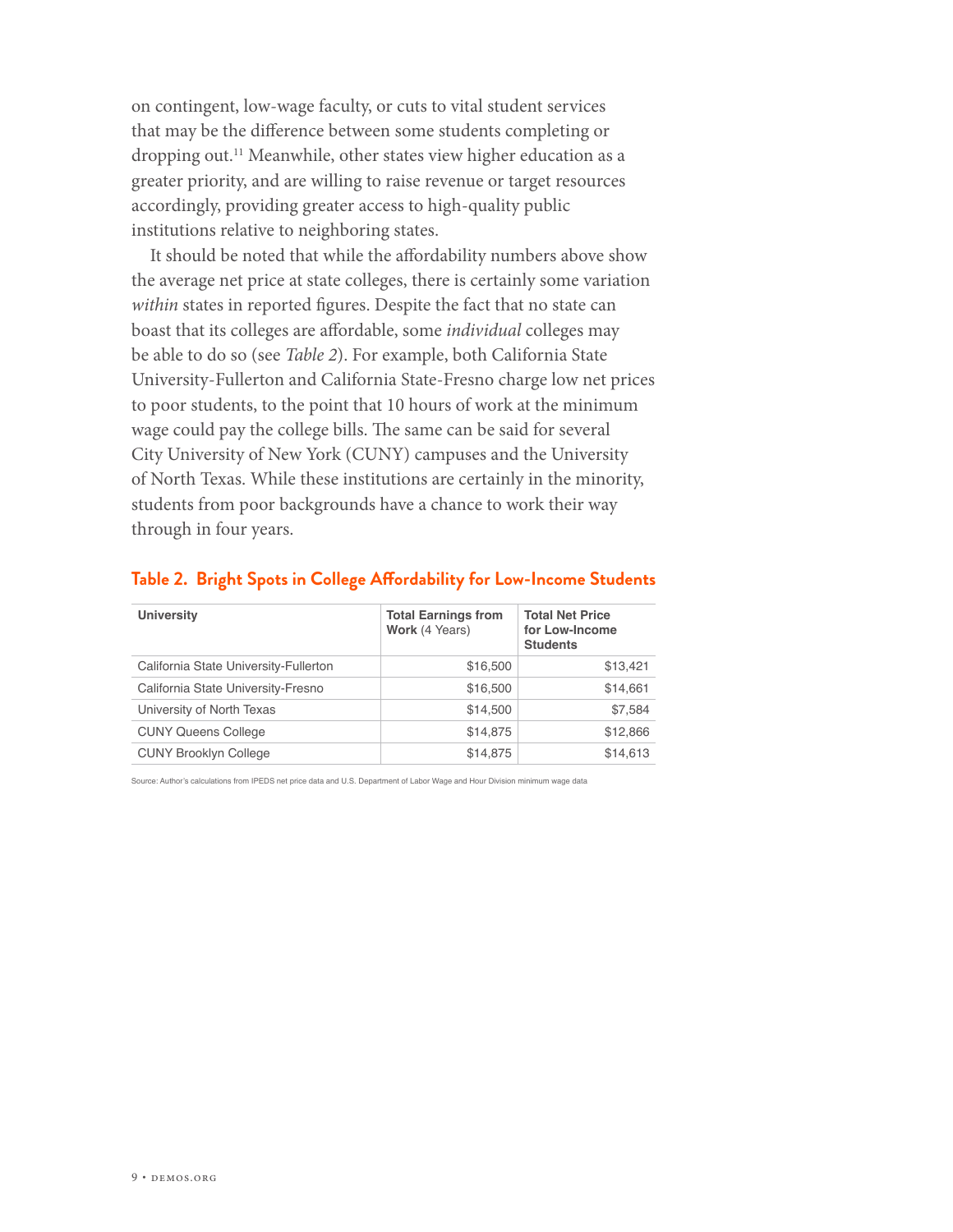# THE MYTH OF COMMUNITY COLLEGE AFFORDABILITY

students with greater need for remedial education as well as to other schools, students at community colleges still must pay ommunity and technical colleges<sup>i</sup> are often held up by policymakers as alternatives to expensive four-year programs for students entering college. Community colleges in the U.S. often offer a variety of degree programs th ommunity and technical colleges<sup>i</sup> are often held up by policymakers as alternatives to expensive four-year programs for students entering college. Community colleges in the U.S. often offer a variety of degree elsewhere to seek a bachelor's degree. Community colleges are often caught in a Catch-22, asked to take on the effort of educating fnancial need, while receiving less public money from state cofers than public fagship institutions.12 And despite low tuition relative for living expenses, books, transportation, and child care. A heartbreaking number of students at community colleges also face food insecurity and the prospect of homelessness, regardless of whether or not they receive federal fnancial aid or attempt to work their way through school.<sup>13</sup> Still, the cost of attendance at these schools is lower than at public four-year institutions, making them an attractive option for price-sensitive students. In terms of the average net price reported by these institutions, though, low-income students still face afordability gaps in each state (See *Table 3*.)

Just as we saw at the bachelor's level, there is considerable variation across states when it comes to the amount students must make up. While Illinois and Mississippi colleges leave low-income students with a lot to make up at their four-year institutions, at community and technical colleges they perform better, though it should be noted that in Illinois, a long-term budget standoff has put state funding for colleges and universities in jeopardy, which could have ripple effects for students.<sup>14</sup> Effects of budget crises in Illinois, Louisiana, and other states are not captured here, nor are severe cuts over the past two years in states like Arizona, but these fgures which demonstrate that students already do not have affordable education, by our measure—should serve as a reference point for institutional leaders and state policymakers considering greater austerity measures that could leave students further behind.

i. Tis analysis defnes community colleges as public 2- and 4-year institutions that primarily award degrees other than baccalaureate degrees.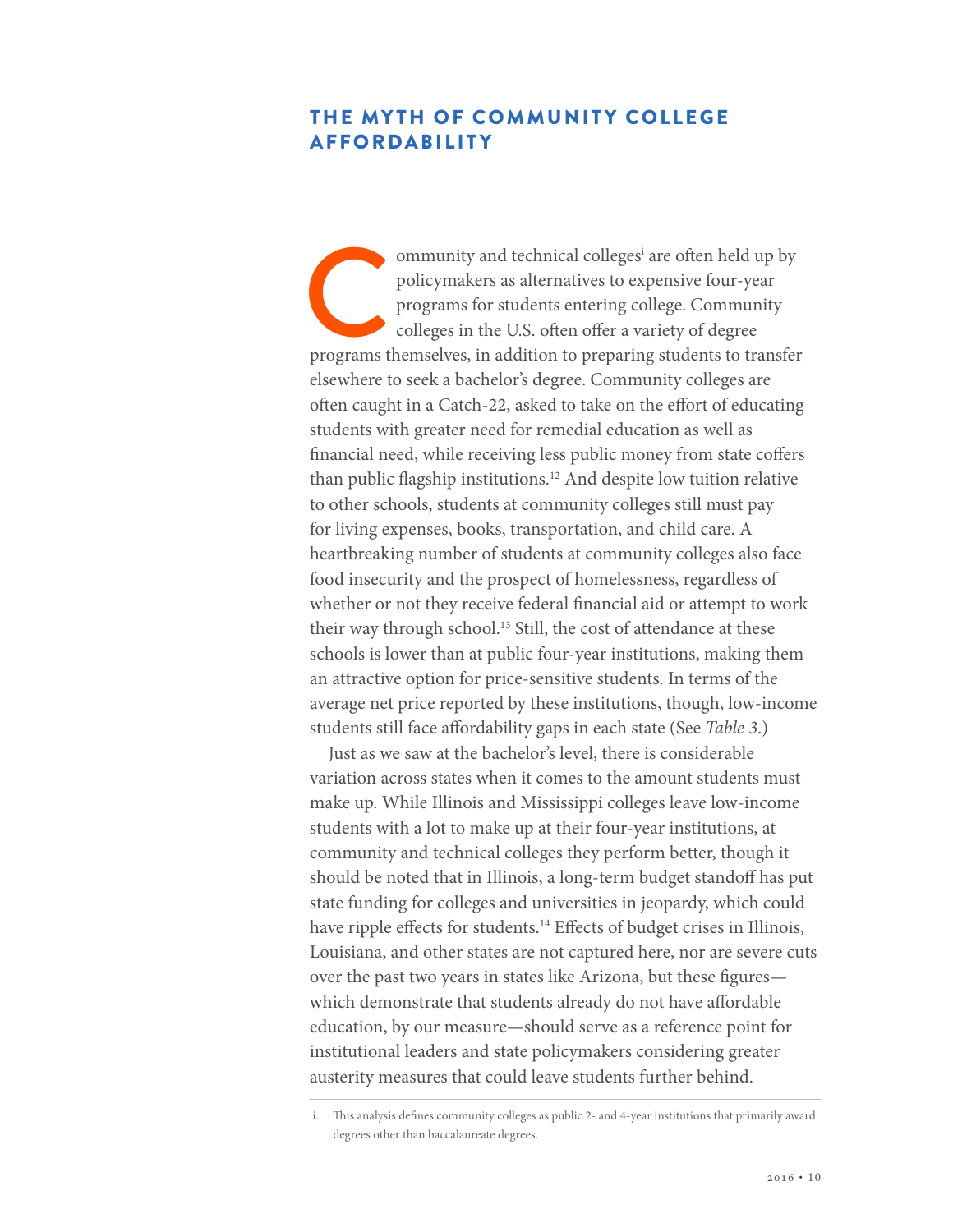## **Table 3. Low-Income Students Can't Work Their Way Through Community College**

| <b>State</b>     | <b>Total Earnings</b><br>from Work | <b>Average Total Net</b><br>Price for Low- | Affordability<br>Gap | <b>State</b><br>Rank  | <b>State</b>   | <b>Total Earnings</b><br>from Work | <b>Average Total Net</b><br>Price for Low- | Affordability<br>Gap | <b>State</b><br>Rank |
|------------------|------------------------------------|--------------------------------------------|----------------------|-----------------------|----------------|------------------------------------|--------------------------------------------|----------------------|----------------------|
|                  | (2 Years)                          | <b>Income Students</b>                     |                      |                       |                | (2 Years)                          | <b>Income Students</b>                     |                      |                      |
| Mississippi      | \$7,250                            | \$8,376                                    | \$1,126              | $\mathbf{1}$          | Missouri       | \$7,425                            | \$13,206                                   | \$5,781              | 26                   |
| Illinois         | \$8,250                            | \$10,133                                   | \$1,883              | $\mathbf{2}^{\prime}$ | Kansas         | \$7,250                            | \$13,073                                   | \$5,823              | 27                   |
| Rhode Island     | \$7,875                            | \$9,923                                    | \$2,048              | 3                     | Nebraska       | \$7,250                            | \$13,085                                   | \$5,835              | 28                   |
| Washington       | \$9,255                            | \$11,344                                   | \$2,089              | $\overline{4}$        | Nevada         | \$8,250                            | \$14,286                                   | \$6,036              | 29                   |
| Michigan         | \$7,775                            | \$9,977                                    | \$2,202              | 5                     | Arkansas       | \$7,250                            | \$13,456                                   | \$6,206              | $30\,$               |
| Hawaii           | \$7,250                            | \$9,684                                    | \$2,434              | 6                     | Arizona        | \$7,850                            | \$14,103                                   | \$6,253              | 31                   |
| Delaware         | \$7,500                            | \$9,949                                    | \$2,449              | $\overline{7}$        | Massachusetts  | \$8,000                            | \$14,283                                   | \$6,283              | 32                   |
| Georgia          | \$7,250                            | \$10,226                                   | \$2,976              | 8                     | Idaho          | \$7,250                            | \$13,789                                   | \$6,539              | 33                   |
| Connecticut      | \$8,475                            | \$11,469                                   | \$2,994              | $\overline{9}$        | Indiana        | \$7,250                            | \$14,074                                   | \$6,824              | 34                   |
| West Virginia    | \$7,250                            | \$10,671                                   | \$3,421              | 10                    | Oregon         | \$9,025                            | \$16,092                                   | \$7,067              | 35                   |
| Wyoming          | \$7,250                            | \$10,698                                   | \$3,448              | 11                    | South Carolina | \$7,250                            | \$14,594                                   | \$7,344              | $36\,$               |
| California       | \$8,500                            | \$12,223                                   | \$3,723              | 12                    | North Carolina | \$7,250                            | \$14,615                                   | \$7,365              | 37                   |
| Virginia         | \$7,250                            | \$11,066                                   | \$3,816              | 13                    | Maine          | \$7,500                            | \$15,206                                   | \$7,706              | 38                   |
| New York         | \$7,625                            | \$11,443                                   | \$3,818              | 14                    | Ohio           | \$7,900                            | \$16,201                                   | \$8,301              | 39                   |
| Kentucky         | \$7,250                            | \$11,279                                   | \$4,029              | 15                    | Wisconsin      | \$7,250                            | \$15,625                                   | \$8,375              | 40                   |
| Alabama          | \$7,250                            | \$11,293                                   | \$4,043              | 16                    | Louisiana      | \$7,250                            | \$15,711                                   | \$8,461              | 41                   |
| New Mexico       | \$7,500                            | \$12,012                                   | \$4,512              | 17                    | lowa           | \$7,250                            | \$16,297                                   | \$9,047              | 42                   |
| New Jersey       | \$7,750                            | \$12,286                                   | \$4,536              | 18                    | Pennsylvania   | \$7,250                            | \$16,414                                   | \$9,164              | 43                   |
| <b>Texas</b>     | \$7,250                            | \$11,860                                   | \$4,610              | 19                    | South Dakota   | \$7,250                            | \$16,711                                   | \$9,461              | 44                   |
| Florida          | \$7,860                            | \$12,778                                   | \$4,918              | 20                    | Colorado       | \$7,890                            | \$17,512                                   | \$9,622              | 45                   |
| Oklahoma         | \$7,250                            | \$12,178                                   | \$4,928              | 21                    | Alaska         | \$7,750                            | \$18,544                                   | \$10,794             | 46                   |
| <b>Tennessee</b> | \$7,250                            | \$12,487                                   | \$5,237              | 22                    | Utah           | \$7,250                            | \$18,574                                   | \$11,324             | $47\,$               |
| North Dakota     | \$7,250                            | \$12,611                                   | \$5,361              | 23                    | Minnesota      | \$7,625                            | \$21,033                                   | \$13,408             | 48                   |
| Maryland         | \$7,250                            | \$12,859                                   | \$5,609              | 24                    | Vermont        | \$8,665                            | \$24,182                                   | \$15,517             | 49                   |
| Montana          | \$7,850                            | \$13,622                                   | \$5,772              | 25                    | New Hampshire  | \$7,250                            | \$30,298                                   | \$23,048             | 50                   |

Highlighted states have introduced free community college tuition for recent high school graduates, which will likely change the net price that students face going forward. Since these numbers are for the years 2012-13 and 2013-14 (the most recent data available), free community college policies are not captured here.

**Note:** Total net price and state minimum wage data for the years 2010-11 to 2013-14. For more information on state minimum wage and net price calculations, see Footnote 6. "Lowincome students" are defned as students from families making \$0-\$30,000. Net price calculations are for frst-time, full-time students receiving Title IV aid.

Source: Author's calculations from IPEDS net price data and U.S. Department of Labor Wage and Hour Division minimum wage data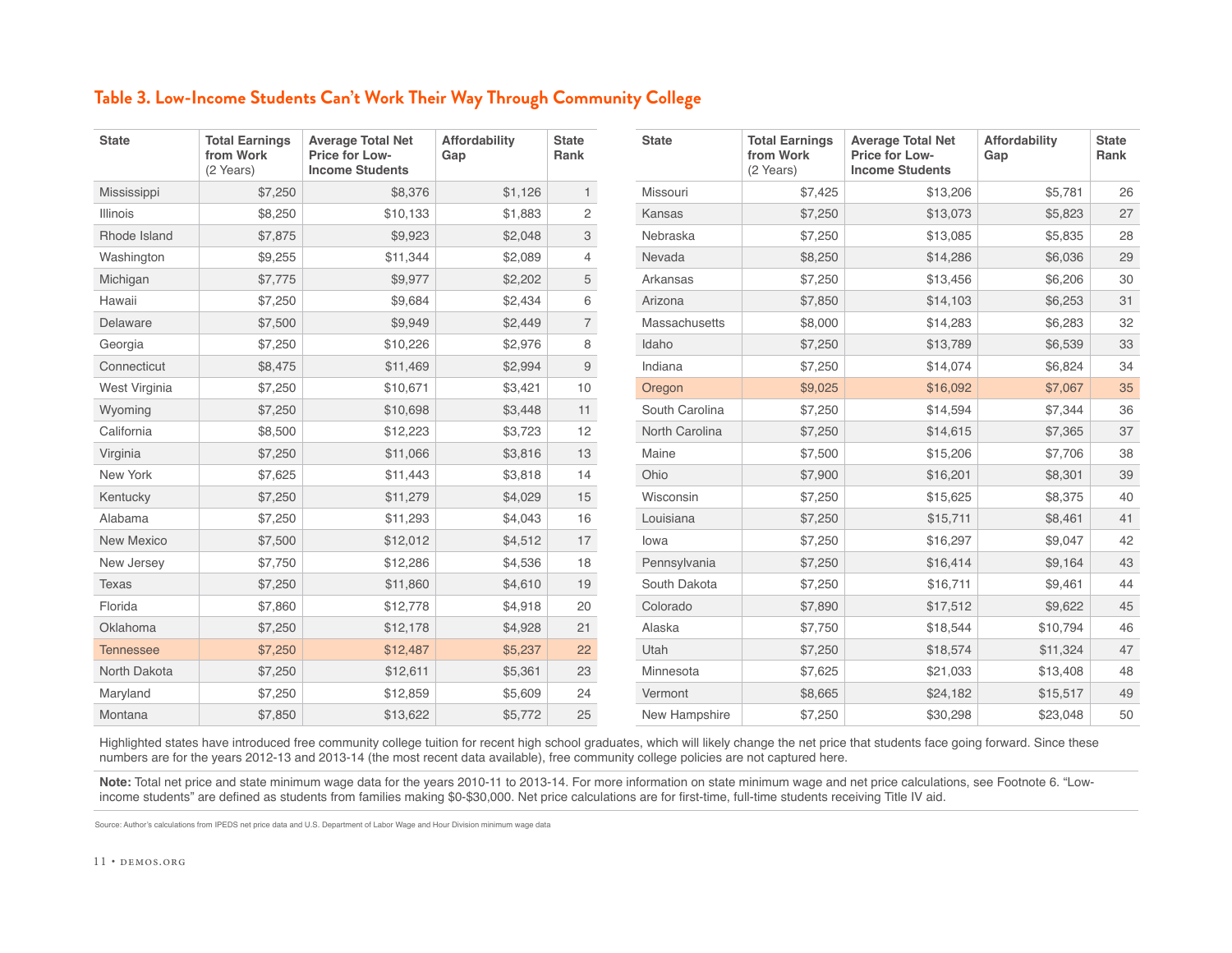New Hampshire has the dubious distinction of being the least afordable state in the nation for community colleges as well as four-year colleges. Low-income students face an afordability gap of over \$23,000 for a two-year degree, far more than any other state's institutions. For reference, a student would have to work 10 hours a week for six *additional* years to make up the gap. Students in Washington state, on the other hand, could have picked up another four hours a week and nearly eliminated the affordability gap at community colleges in their state.15

These massive differences in the average net price faced by poor students are perhaps more troublesome when it comes to two-year and community colleges. Students at these colleges are far less likely to shop around in other states for similar programs, particularly because community colleges act as commuter colleges for students young and old, who may have other family and fnancial responsibilities. In this way, higher education does not act like a normal marketplace, with students able to seek the best deal. Students who are sensitive to price or want to avoid debt particularly for an associate degree—should have the opportunity to attend at least one institution (or type of institution) that is afordable by some defnition. Unfortunately, in many states there are too few institutions that ft this bill.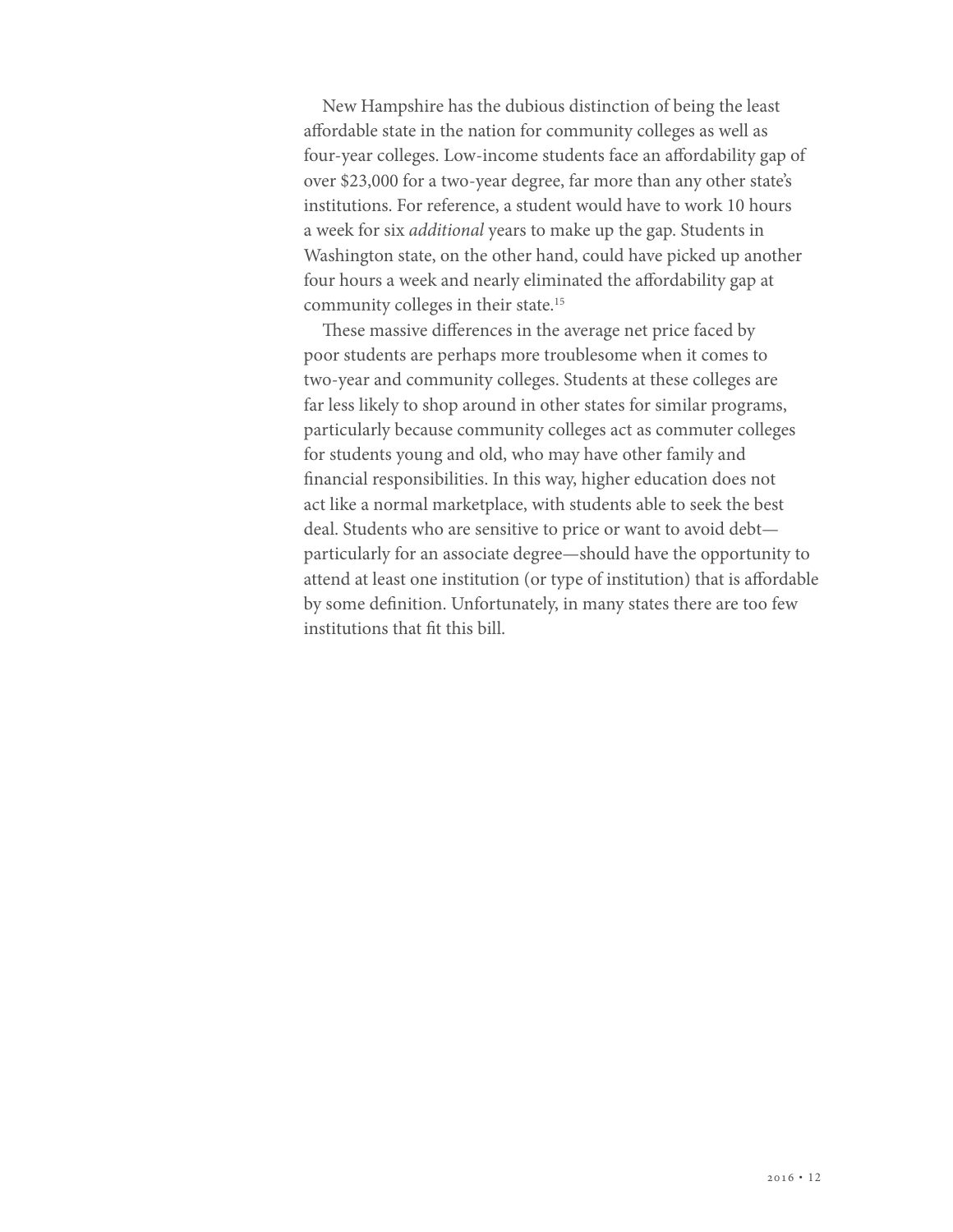# T YPICAL ADULT LEARNERS FACE AN UPHILL CLIMB IN COLLEGE AFFORDABILITY

dult students make up a substantial portion of the college-going population: nearly half of students ir public two- and four-year colleges, and over half of students at private non-profit and for-profit institution are 25 college-going population: nearly half of students in public two- and four-year colleges, and over half of students at private non-proft and for-proft institutions, are 25 and older.<sup>16</sup> Adult learners often come to campus with some work experience.

Defning afordability for these students may require a diferent set of assumptions than for those who matriculate directly from high school. Adult learners include those with children of their own; in fact, student parents make up a quarter of all college students.<sup>17</sup> These students face the rising cost of child care, not to mention the prospect of saving for their own children's education, and while they may come to campus with a modest amount of savings, they also come to campus with less time in the labor market after college to enjoy the earnings and wealth boost that usually accompanies a degree. It may even be ambitious to assume that non-college educated workers in an unstable economy could be expected to save.

That aside, we can use the Rule of 10 to model whether or not college is particularly afordable for the average adult learner. Using median earnings data from the U.S. Census Bureau's Current Population Survey, the following looks at an adult who has been in the labor force for 10 years, making average wages by race.

Unlike low-income students, we assume that this worker has the ability to save 10 percent of her discretionary income for 10 years for future educational expenses. For low-income adult workers (those at or below 200 percent of the poverty level), the previous section describing low-income students would apply: they are not expected to have any savings. In this scenario, we examine what is happening to those making median income by race, among people aged 25-34. To be sure, this is an optimistic assumption—that this student has been saving for 10 years *and* is making median earnings—but it is instructive to see where we are relative to somewhat rosy scenarios. So how affordable is college right now for this hypothetical student? (See *Table 4*.)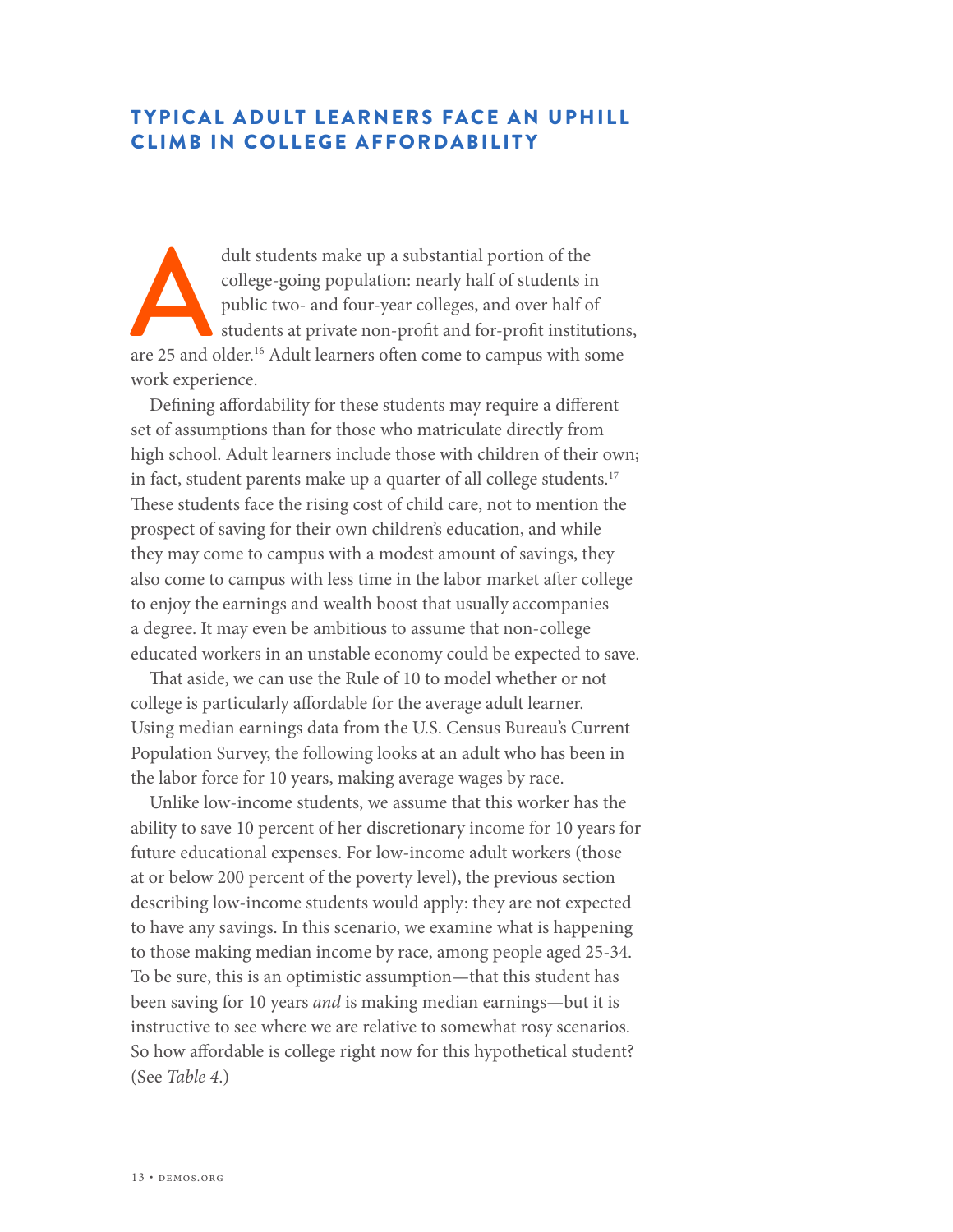|                 | <b>Total Savings,</b><br>2004-2014 | <b>Affordable</b><br>College<br>(Total Savings +<br>Work) | <b>Projected Total</b><br><b>Cost of College,</b><br>2013-14 to<br>2016-17 | <b>Affordability</b><br>Gap |
|-----------------|------------------------------------|-----------------------------------------------------------|----------------------------------------------------------------------------|-----------------------------|
| All Workers     | \$17,357                           | \$31,857                                                  | \$44,037                                                                   | \$12,180                    |
| White           | \$18,307                           | \$32,807                                                  | \$44,037                                                                   | \$11,229                    |
| <b>Black</b>    | \$10,852                           | \$25,352                                                  | \$44,037                                                                   | \$18,685                    |
| Hispanic/Latino | \$8,588                            | \$23,088                                                  | \$44,037                                                                   | \$20,949                    |
| Asian           | \$28,456                           | \$42,956                                                  | \$44,037                                                                   | \$1,081                     |

#### **Table 4. Black and Latino Adult Learners Face Large Afordability Gaps**

Source: Author's calculations using data from the Integrated Postsecondary Education Data System and the U.S. Census Bureau Current Population<br>Survey. The Projected Total Cost of College calculated as the average net price

Here we see inequity in the labor market rearing its head, as black and Latino students making the median income by race cannot accrue enough savings to make a dent in the projected net cost of college. The black adult learner in our scenario faces an affordability gap of \$18,685, over \$7,000 more than the white adult learner. The Latino adult learner faces an afordability gap nearly twice as large as the white learner.

Given persistent wage disparities by race, this is perhaps unsurprising, but it is a reminder of how structural racism manifests itself in the job market and afects the ability to build wealth, and how that may impact the ability of students to save for higher education. It should also be troubling that disparities in wages and employment prospects continue to show up well after students receive a degree. Black college graduates are about as likely as white high school graduates to be unemployed, and have the average household wealth of white high school dropouts.<sup>18</sup> So even after potentially earning a degree, those who came to college with fewer savings are less likely to see an earnings and wealth boost associated with a bachelor's degree.

The financial aid system does not seem to fix these inequities either. We know that black students are more likely than white students to borrow for the same types of degrees, and young black households are much more likely to have student debt.<sup>19</sup> But as we see above, black and Latino students come to campus with a lower ability to save. And we also know that the net price facing students even at the same types of institutions—can take up a greater portion of income for black and low-income students than it does for white and wealthier students.<sup>20</sup> This in itself goes against the intention of the afordability benchmark, which is designed to ensure that students from the same fnancial background generally have the same chance at afording a degree.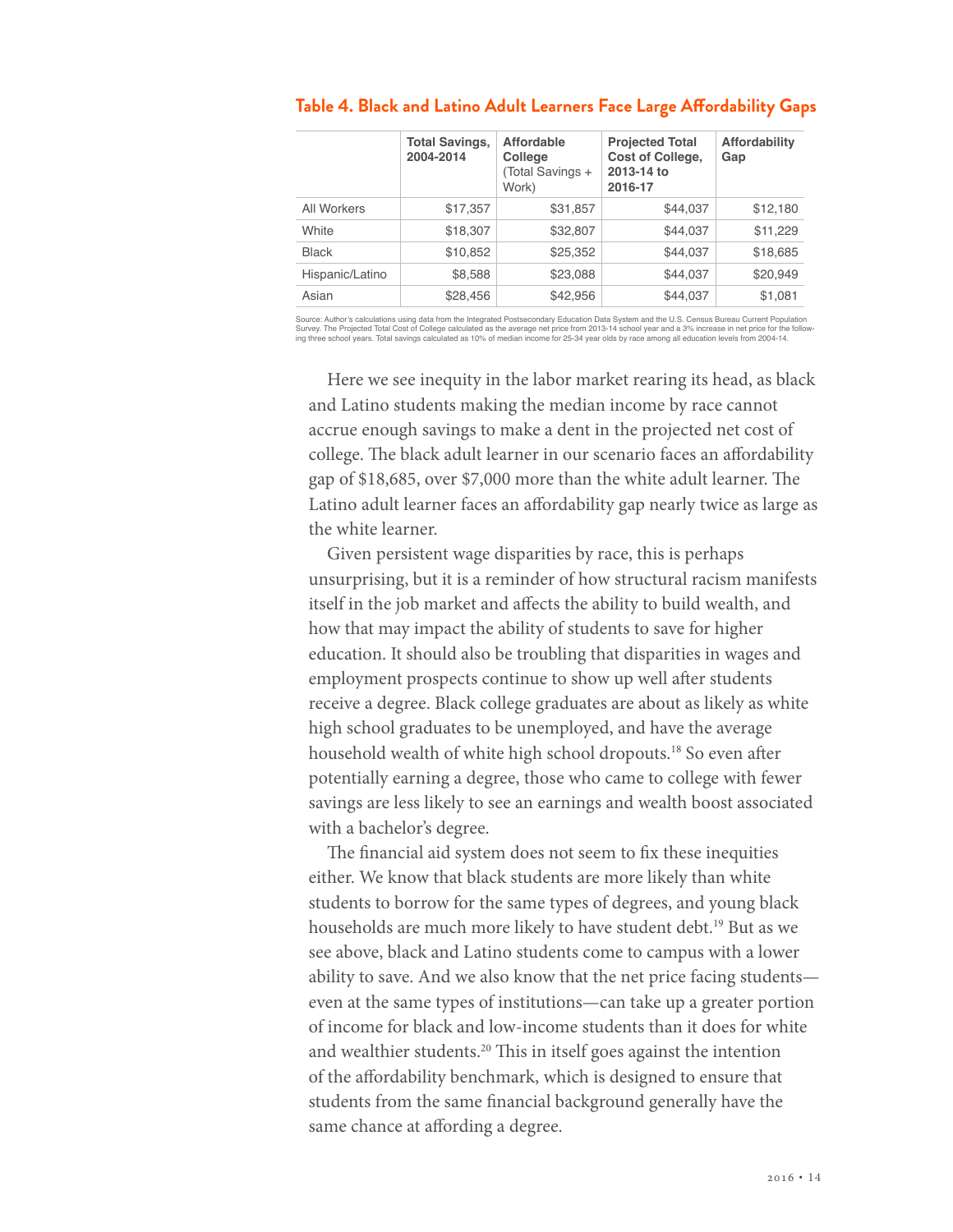# EVEN WITH AN EARNINGS BOOST, WORK AND LOANS STILL LEAVE AN AFFORDABILITY GAP

tudent loans, of course, are now the dominant method of financing higher education, a change from two decades a when fewer than half of college graduates borrowed for a degree.<sup>21</sup> The willingness to take on student loans, tudent loans, of course, are now the dominant method of fnancing higher education, a change from two decades ago when fewer than half of college graduates borrowed for a degree.<sup>21</sup> The willingness to take on student loans, and the policymakers should continue to question whether loans should be the preferred method of paying for college, in lieu of higher public investment and need-based grant aid.

That said, given that a debt-based system is currently in effect, we can examine how that may interact with our defnition of college afordability. Afer all, college is ofen considered an investment not unlike a home or a business—that can be fnanced with debt, given the returns degree recipients often receive in terms of earnings and wealth.

This scenario considers first-time students who face the average total net cost of going to college (from 2010-11 to 2013-14), worked 10 hours a week while in college at the federal minimum wage of \$7.25 an hour, and have 10 years to pay off the rest of the balance of their student loans. Again, the Rule of 10 assumes that college is afordable if students can fnance their education with 10 years of payments at 10 percent of their discretionary income. So what happens for students who make the median income (by race) for

## bachelor's recipients? (See *Table 5*.)

Unfortunately, across race and despite making the median income for B.A. recipients, all workers still see an afordability gap. And again, the black and Latino students in our scenario face larger afordability gaps (over \$12,000 and \$14,000 respectively) than white and Asian students. This thought experiment assumes no great shift in our labor market, where black and Latino workers face lower earnings at the same level of education. For our purposes, this means that college is by defnition less afordable for them, as they cannot come close to paying off the net price, plus interest, over 10 yearsdespite meeting the work requirement while in school.

In many ways, this scenario is particularly optimistic. First, it assumes that these students work continuously and their earnings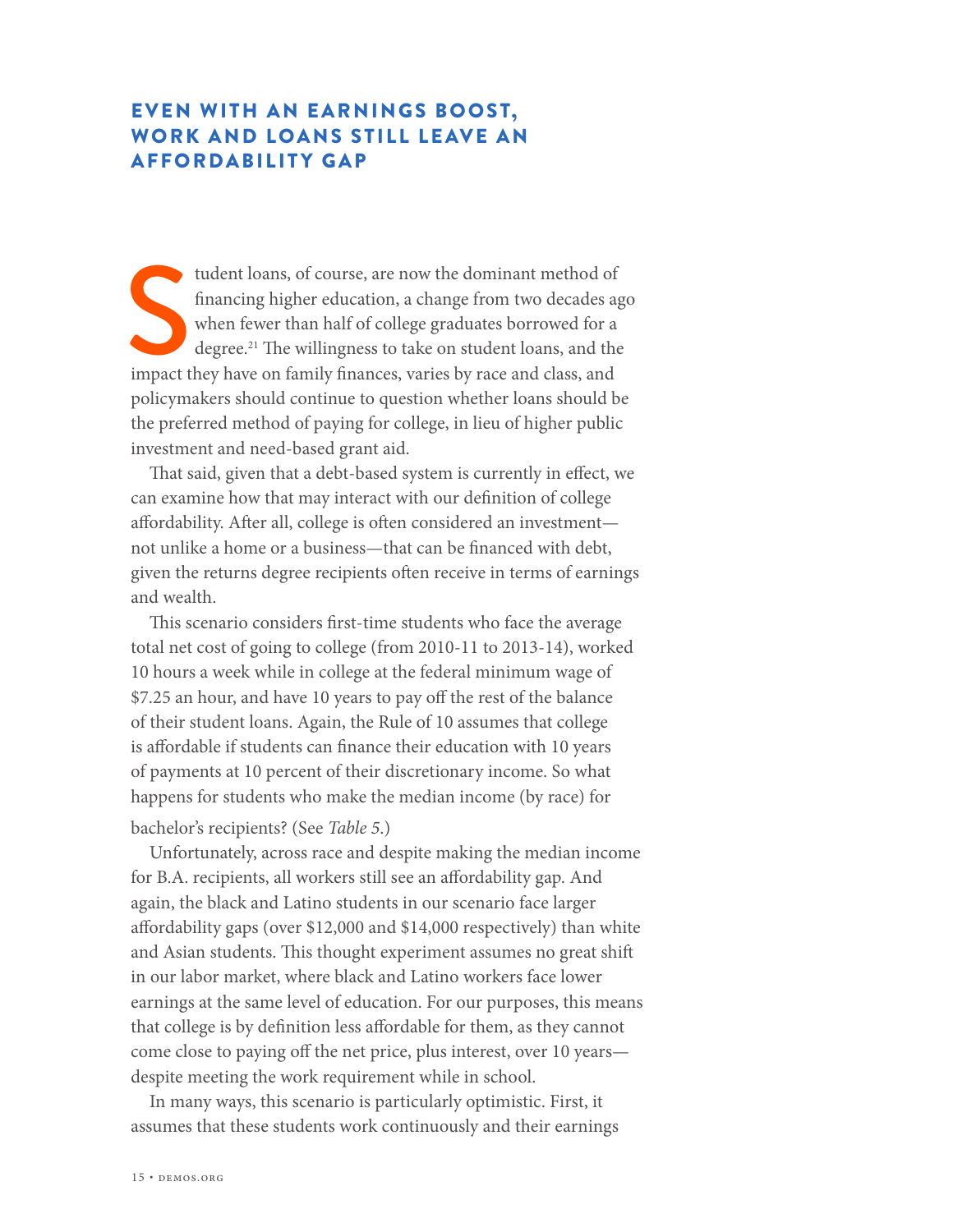|                 | <b>Total Net</b><br>Price of<br>College | <b>Earnings</b><br>from Work<br>(4 Years,<br>Fed. Min.<br>Wage) | Total<br>Loan<br>Amount | Total<br>Loans<br><b>Plus</b><br>Interest<br>$(4.3\%)$ | <b>Total Cost</b><br>of College<br>(Net Price)<br>+ Loan<br>Interest) | Affordable<br>Loan<br><b>Payments</b><br>$(10\% \text{ of }$<br>Income,<br>10 Years<br>Following<br>College) | Affordability<br>Gap |
|-----------------|-----------------------------------------|-----------------------------------------------------------------|-------------------------|--------------------------------------------------------|-----------------------------------------------------------------------|--------------------------------------------------------------------------------------------------------------|----------------------|
| All Workers     |                                         |                                                                 |                         |                                                        |                                                                       | \$30,689                                                                                                     | \$8,527              |
| White           |                                         |                                                                 |                         |                                                        |                                                                       | \$30,531                                                                                                     | \$8,685              |
| <b>Black</b>    | \$46,328                                | \$14,500                                                        | \$31,828                | \$39,216                                               | \$53,716                                                              | \$26,507                                                                                                     | \$12,709             |
| Hispanic/Latino |                                         |                                                                 |                         |                                                        |                                                                       | \$24,525                                                                                                     | \$14,691             |
| Asian           |                                         |                                                                 |                         |                                                        |                                                                       | \$37.561                                                                                                     | \$1.655              |

# **Table 5. Even With 10 Years of Loan Repayment, Black and Latino Students Face Large Afordability Gaps**

Total Net Cost of College is calculated as the net price from the 2010-11 school year to 2013-14. Affordable loan payments calculated as 10% of discretionary income, using median income by race for bachelor's recipients, assuming 2% annual wage growth and a 1.5% annual increase in the poverty level. Assumes the student does not have dependent children during the repayment process. Total loans plus interest calculated on a 10 year amortization schedule.

Source: Authors calculations from IPEDS data

always match the median by race. Second, it assumes no other family obligations—the poverty threshold used to determine "discretionary income" assumes each student is single with no children while repaying his or her student debt. For borrowers who see income shocks or periods of unemployment after college, or for those who choose to start a family, their afordable loan payments would be much lower—increasing the afordability gap (the diference between the cost, work in school, and what can be repaid in 10 years).

From a personal fnance perspective, a student in this scenario could of course choose to extend loan repayment beyond 10 years, and take advantage of the several income-driven repayment options currently ofered under the federal student loan program (some of which allow loans to be forgiven after 20 years of repayment).<sup>22</sup> But from a policy perspective, it is telling that at the median earnings and the current average net price, students cannot repay in 10 years.

Further, it should be of the utmost concern that black and Latino students—the very students who already enroll and complete college in lower numbers, often due to concerns about cost and debt—face greater challenges doing so. Whether we want to extend our expectations that students take 15 to 20 years to repay student loans is a matter of debate, but we should consider that even for the average worker (not those struggling with lower-than-average wages, or periods of unemployment), this is already the case.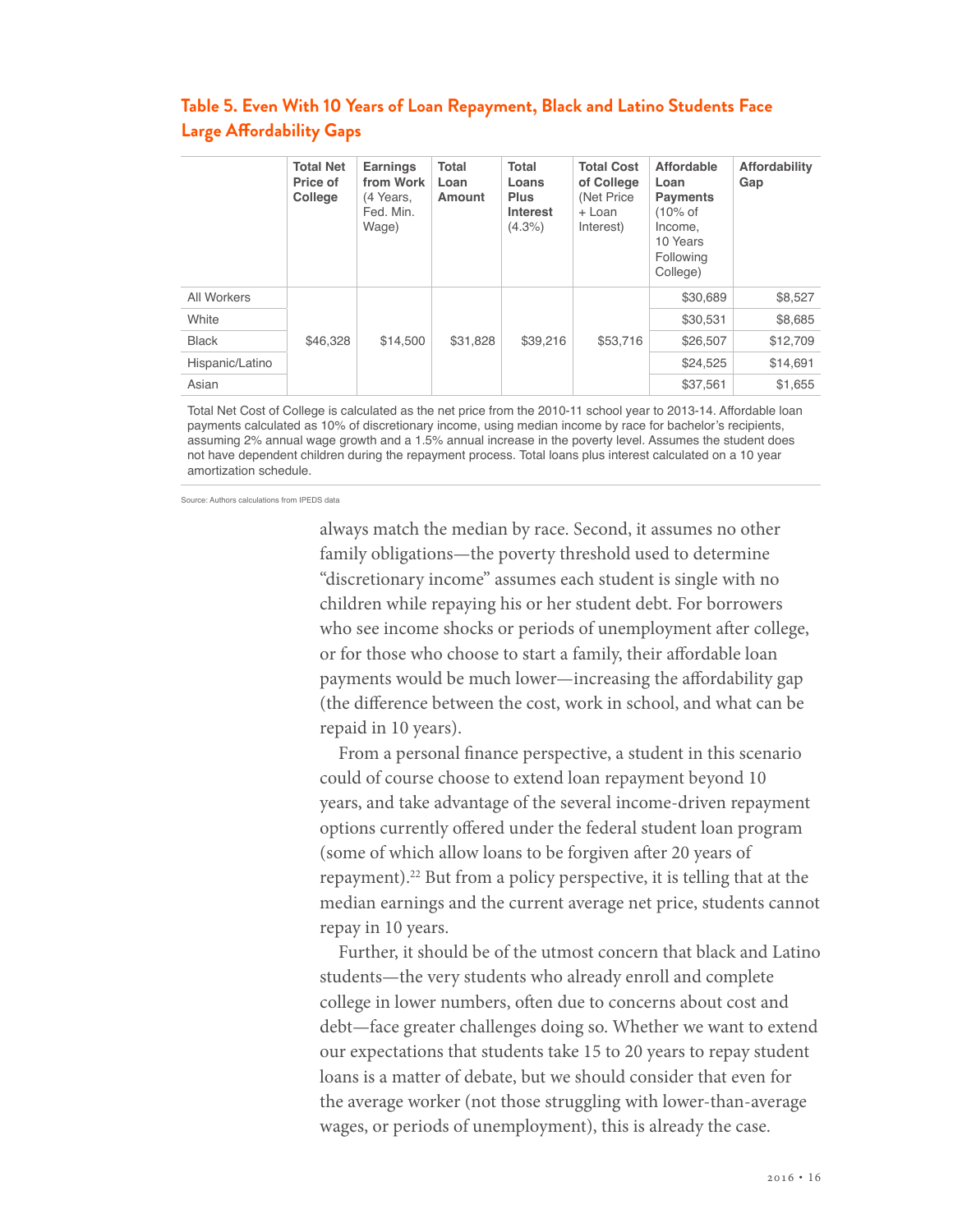# LIMITATIONS OF THE BENCHMARK: RACE, INCOME, AND WEALTH

I is important to start a public<br>conversation on what college<br>affordability actually means, and to do<br>so in a way that is centered on students<br>ability to pay for college, rather than what t is important to start a public conversation on what college afordability actually means, and to do so in a way that is centered on students' resources our lawmakers and colleges are willing to provide. In an age when many other pathways to the middle class have been choked off, college remains a necessary if imperfect way for students to achieve greater fnancial security.

This project, and the scenarios above, are based on a specifc defnition of college afordability— the Rule of 10. But this is only one defnition. For some, college is a public good on the level of K-12 schooling—one that does not need to be deemed afordable, but rather should be available to all at no cost. This principle has animated much of the 2016 presidential race. For others, given our current starting point of very high college prices and dwindling grant aid, a defnition of afordability can take into account family resources and a student's ability to work, with the gap being flled by a massive infusion of public resources. These are value judgments, though it should be noted that as it currently stands, we are not close to afordability by either defnition.

As we continue to debate the meaning of afordability, we should consider going beyond just looking at student and family income in terms of the ability to save for higher education. Income is only one measure of household fnancial stability, and an imperfect one at that. For example,

we know that while income disparities are high across race, wealth disparities between white and black households, and white and Latino households, are much larger.<sup>23</sup> Black households with college degrees have the same average wealth as white households without high school degrees. Black families see lower returns to homeownership than white families, as well as lower asset appreciation, despite no evidence that they are less fnancially savvy or aware of the avenues to build wealth.<sup>24</sup> Black workers are expected to take on greater fnancial responsibility for elderly family members, draining them of some of the wealth that other workers can count on during their prime earning years.<sup>25</sup>

This means that simply looking at income to defne whether college is afordable may miss some key dynamics that contribute to a widening racial wealth gap. Perhaps a more robust defnition of afordability is one that takes family wealth into account, and understands that even families from similar income backgrounds may have vastly diferent abilities to put resources toward education.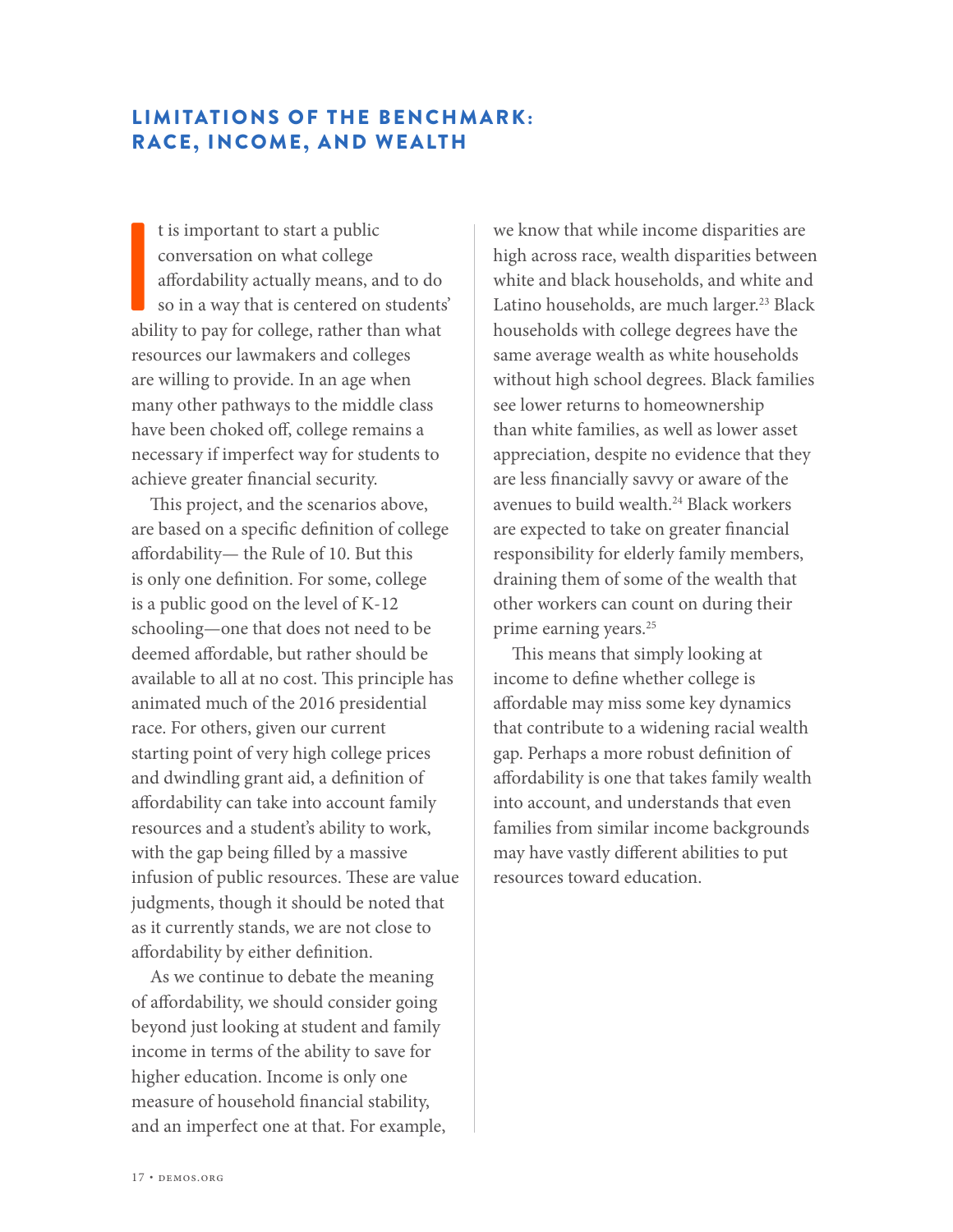## POLICY INTERVENTIONS

egardless of whether we have a shared definition of affordability, it is clear that the U.S. is trending in the wro direction as far as publicly financing its higher education system. Given that a college degree is more im afordability, it is clear that the U.S. is trending in the wrong direction as far as publicly fnancing its higher education system. Given that a college degree is more important than shocks, it's important that students feel that college not only is a necessary step, but that it's fnancially within reach. Students deserve a guarantee of afordability—a principle that undergirds the recent push at the federal and state level for debt-free public higher education.<sup>26</sup>

A shared benchmark for college afordability is a good starting point for state and federal officials who seek to reverse the trend of skyrocketing tuition and undergraduate debt. The decades-long playbook of austerity and insufficient revenue, and a refusal to even re-fund higher education at pre-recession levels, has gotten us to a point where no state can credibly claim that college is afordable for its low-income students. This is a matter of class and racial equity, and is counterproductive if our goal is to increase college attainment among anyone but a select wealthy group. Fortunately, some policy interventions—including those outside the purview of higher education—could get us on the right path, and ensure that an afordability benchmark is more reality than aspiration.

#### **Double the Maximum Pell Grant**

Low-income students in every state face afordability concerns, but increasing the maximum Pell Grant could eliminate much of the unmet need that makes college unafordable now. Policymakers have allowed the value of Pell to decline relative to college prices, to the point where it only covers a third of college costs at public institutions.27 Using our analysis and benchmark, if the maximum Pell Grant were doubled and then indexed to a measure of tuition infation, 26 states could potentially claim that four-year colleges are affordable for low-income students.<sup>ii</sup>

Making college afordable in over half the states would represent a sea change, but doubling the Pell Grant would also signifcantly beneft students in all states, as well as those who may want to attend

ii. The maximum Pell Grant is currently \$5,815. Assuming a student receives the maximum award for four years, she would have over \$23,000 in additional funds to pay for college.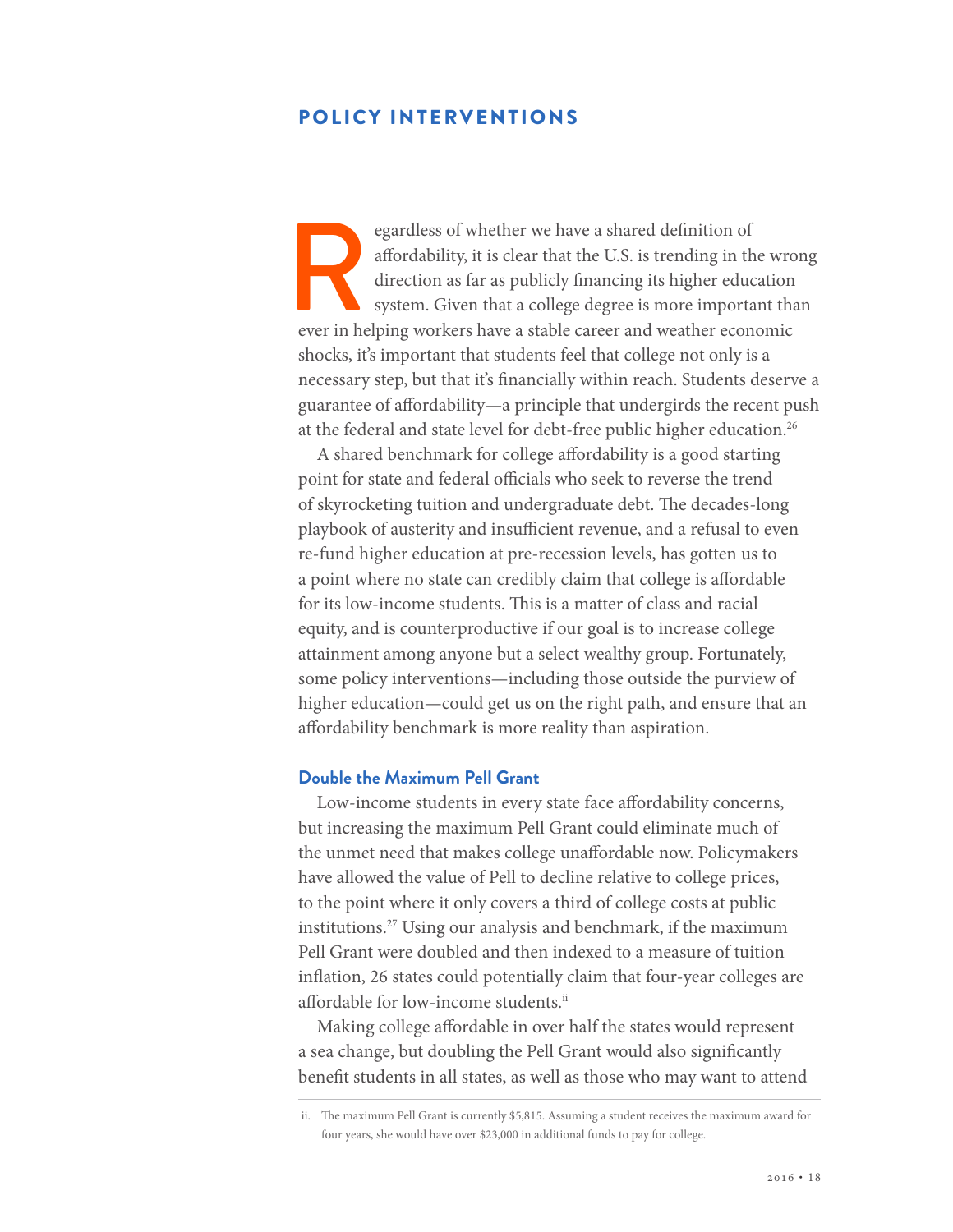private institutions. Any increase of this magnitude would of course require federal policymakers to think about which institutions have access to new federal dollars. Dollars could be limited to institutions that both enroll and graduate high numbers of low-income students and students of color or have relatively low debt-to-income ratios among graduates, rather than colleges that either enroll very few working-class students or burden students with high costs and debt with little labor market value.

#### **Increase and Index the Minimum Wage**

Obviously college afordability is a function of price and grant aid, but given that this benchmark includes an expectation of student work (and potentially family savings), increasing wages for students and families may get us some of the way there. The push for a \$15 an hour minimum wage has broken through in states like New York and California, which will see increases to that level by 2018 and 2022 respectively, as well as cities like Seattle and San Francisco.<sup>28</sup> While students in these areas will undoubtedly enjoy the extra income they can put toward tuition bills, an increase in the federal minimum wage to \$15 an hour would beneft students in all states.

In fact, such an increase in the minimum wage could make fouryear college affordable for low-income students in 7-8 states.<sup>iii</sup> This is due to the increased earnings students could expect from their 10 hour per week job while enrolled. In most states, the affordability gap would be slashed by half or more. Further, raising the wage would directly beneft working-class adults who currently cannot save for their children's college education. While we should not expect the increase in earnings to be funneled entirely into college savings especially considering current the minimum wage does not provide enough fnancial security to live beyond the poverty line—increasing fnancial security for working class households could make college seem slightly more afordable and attainable.

iii. These are relative to earnings and minimum wages through 2014. The expanded earnings from a \$15 minimum wage for students in HI, NC, LA, and OK would be \$15,500 over four years relative to 2014, which would cover the afordability gap. For students in CA, relative to 2014 graduates, an increase in the minimum wage would provide an additional \$13,500 in earnings. In FL, students would receive an additional \$14,680 and in NY, \$15,125. Students in WA would see an \$11,890 bump, due to a minimum wage that is higher than other states. This would not entirely fill the afordability gap for low-income students, but would shrink it to around \$1,100.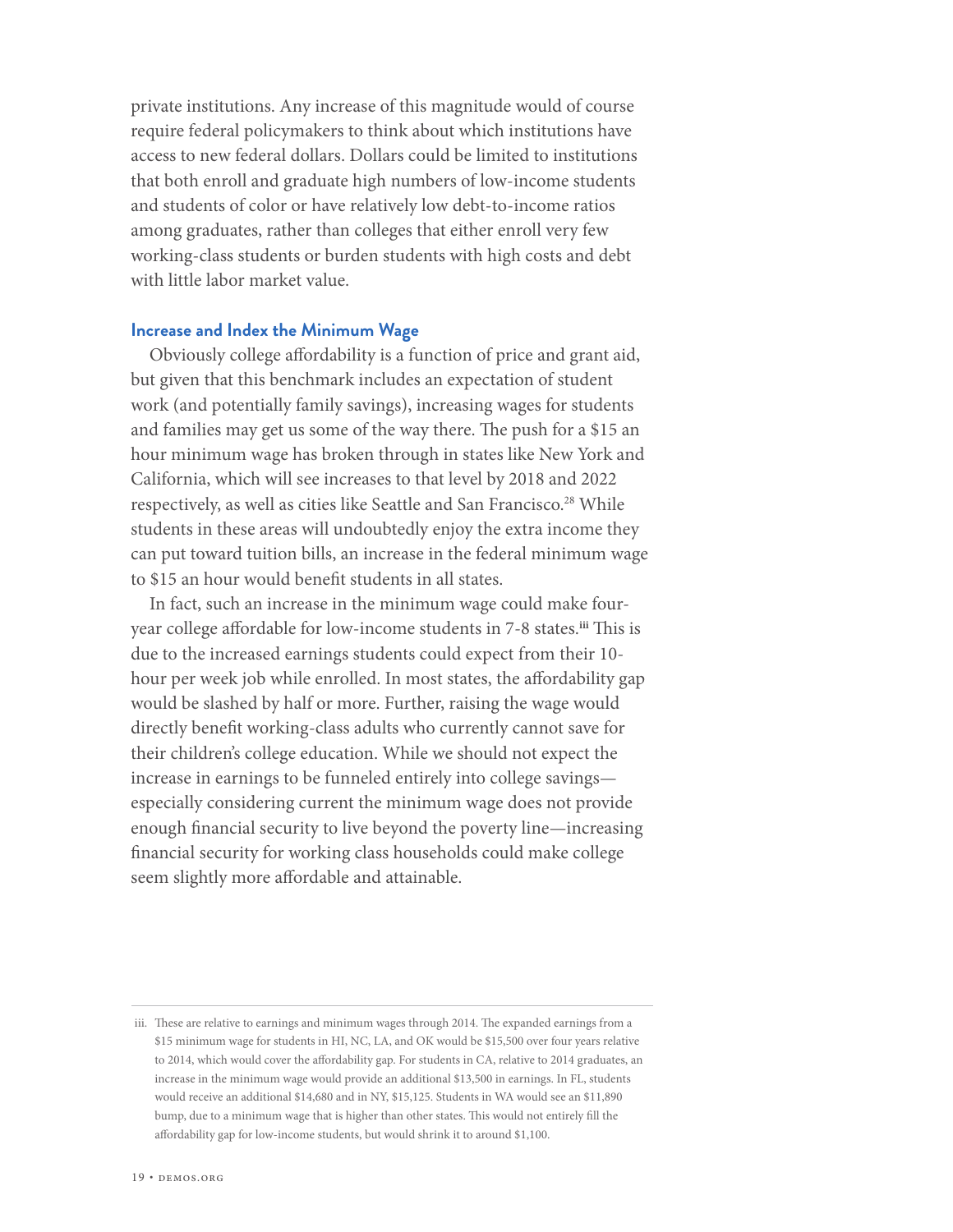## **Create a Federal-State Partnership to Boost State Higher Education Funding**

It's not a surprise that the states leaving low-income students with the highest affordability gaps are those states that have the lowest levels of state higher education funding, while those closest to achieving affordability tend to prioritize higher education more. It is a matter of consensus that rising college costs at public institutions are a product of state funding cuts, and increasing grant aid at the federal level is only one solution.

Demos has proposed a federal-state partnership to expand state funding through a federal matching grant program, known as the *A*f*ordable College Compact.29* Other organizations, such as Education Trust, American Association of State Colleges and Universities, and New America, have proposed similar reforms. And others, such as Professor Sara Goldrick-Rab of Temple University (and formerly of the University of Wisconsin-Madison), have proposed reforming the federal fnancial aid system to make the frst two years of college free at all public institutions, which has sparked much of the national conversation on free tuition at community colleges and four-year schools.<sup>30</sup> Depending on the level of state participation and the structure of the program, such a program could compel states to refll their higher education cofers, and do so in a way that targets resources squarely at low-income and working-class students, who face massive affordability gaps in nearly every state.

#### **Expand Federal Work Study**

Currently, the Federal Work Study (FWS) program is a small but popular way to help students work their way through school by subsidizing students' wages at eligible jobs. Despite the fact that most students work while in college, FWS serves a relatively small student population—around 700,000 students.31 Only 5 percent of students at public four-year institutions receive FWS aid, likely due to a formula that awards private non-proft colleges that have been enrolled in the system longer.32 Very few low-income undergraduates receive aid under the formula, and it is nearly nonexistent for community college students who receive fnancial aid.

FWS is appropriated at less than \$1 billion, making it a tiny fraction of the total federal fnancial aid budget. But it is a program with potential to both raise student wages—to a point that they could make a reasonable dent in their tuition bill and living expenses—and connect students with relevant work in their field of study, both on- and off-campus. While we cannot estimate how many, if any, states would be afordable under our benchmark if FWS were expanded, for students who are already working it could provide meaningful relief.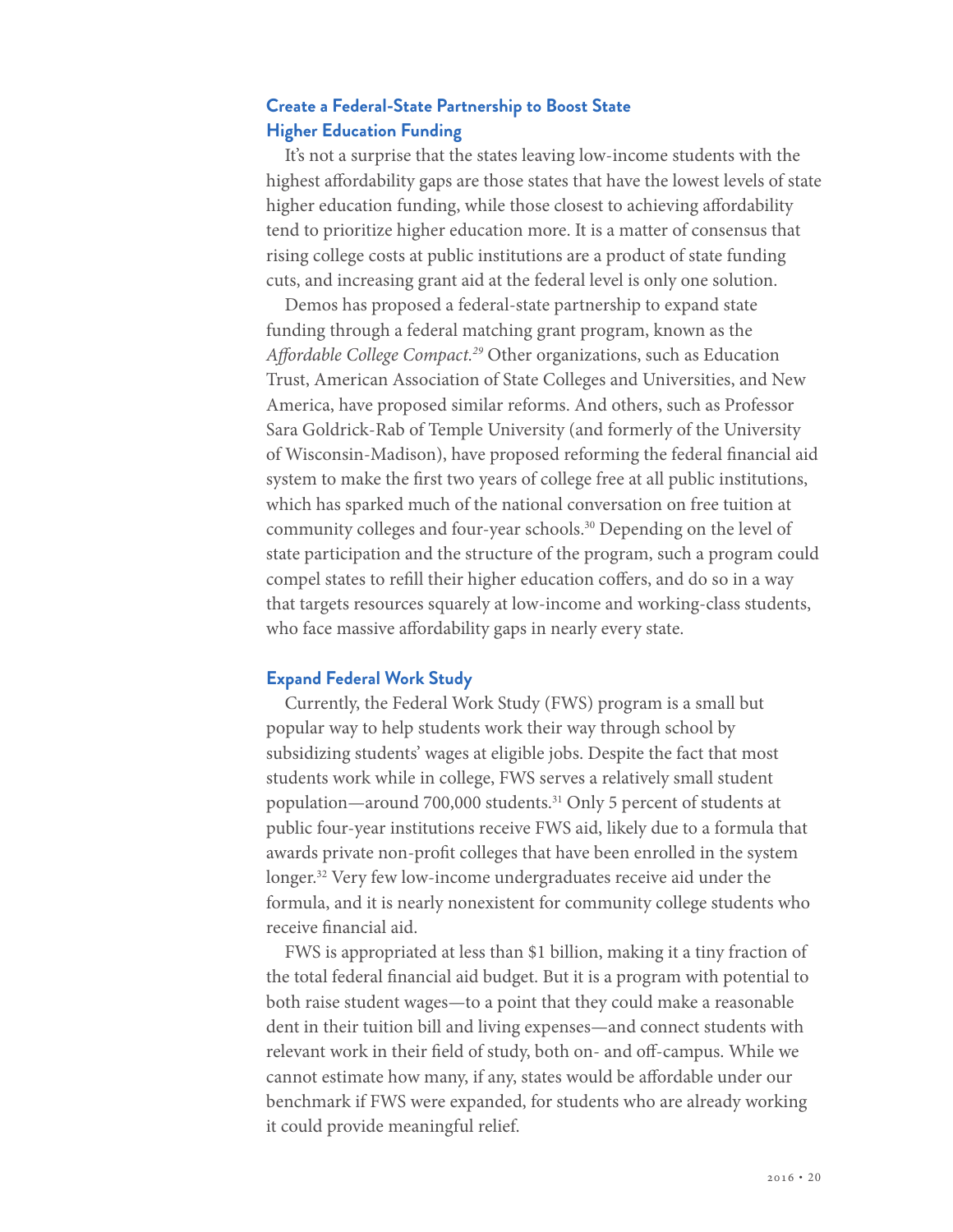# CONCLUSION

The push for affordable, tuition-free, and debt-free higher education has dominated the politics of higher education of the past two years. This discussion is a recognition that any about student debt, stagnant wages, and he push for afordable, tuition-free, and debt-free higher education has dominated the politics of higher education over the past two years. This discussion is a recognition that anxiety about student debt, stagnant wages, and upward mobility must worth trying, but increased debt has put more risk on students, and decreased state funding has shifed the cost of college from states to students and the federal government.

This system is unsustainable, and any major reform requires a rethink of our frst principles: Should all students have an afordable option for college? Should students be able to work their way through an undergraduate degree with debt as an option, rather than a certainty, even if they work long hours? Other social programs aim to ensure a baseline level of fnancial stability or afordability, from housing policy to Social Security. Doing so for college students as well would send a signal that we once again view higher education as a public good, rather than a private beneft alone. Establishing a defnition of afordability, and sticking with it, is the frst step toward that goal.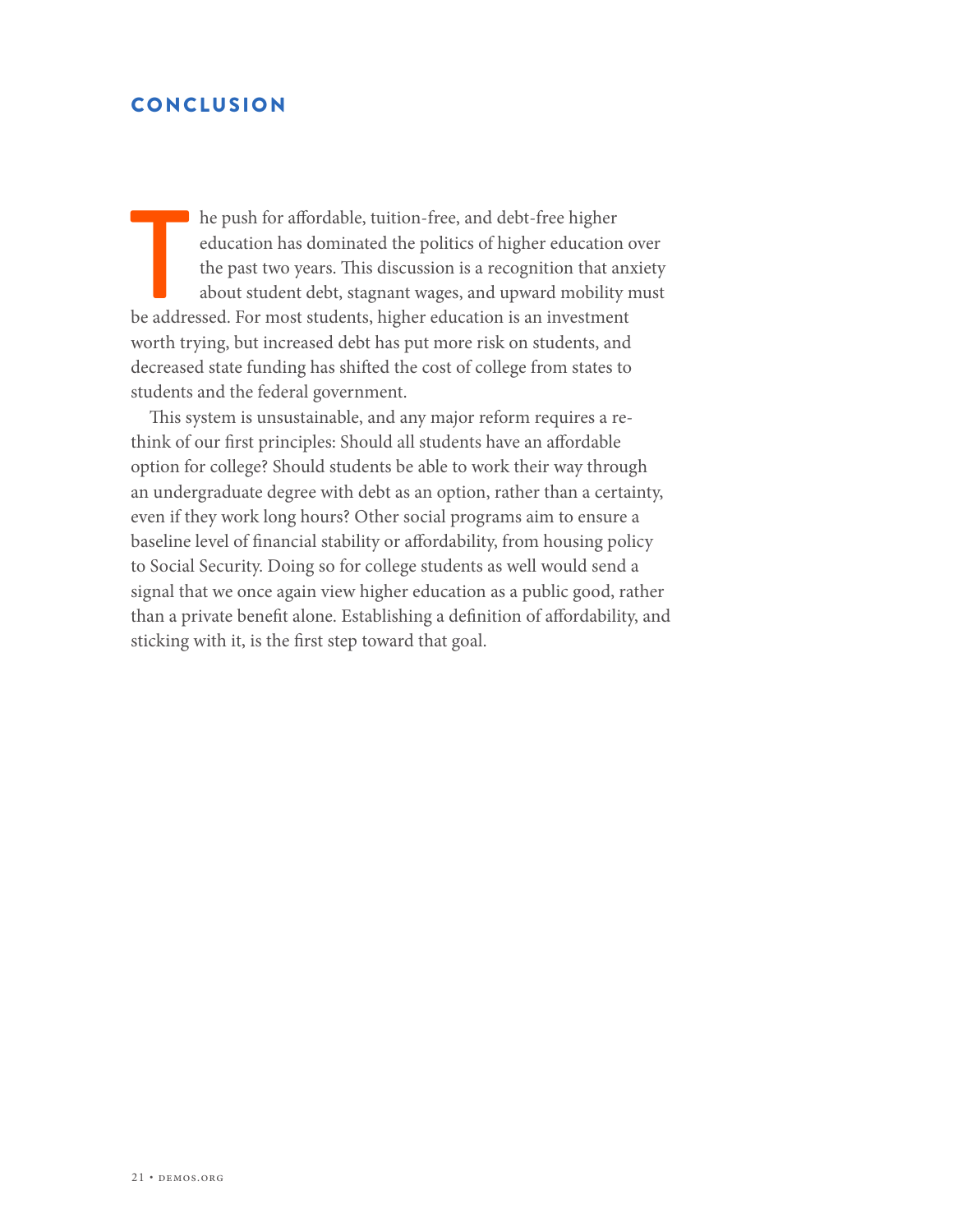## ENDNOTES

- 1. Laura Sullivan, Mark Huelsman, et al., *Less Debt, More Equity: Lowering Student Debt While Closing the Black-White Wealth Gap*, November 2015, Demos and the Institute on Assets and Social Policy, [http://www.demos.org/publication/](http://www.demos.org/publication/less-debt-more-equity-lowering-student-debt-while-closing-black-white-wealth-gap) [less-debt-more-equity-lowering-student-debt-while-closing-black-white-wealth-gap](http://www.demos.org/publication/less-debt-more-equity-lowering-student-debt-while-closing-black-white-wealth-gap)*;* Darrick Hamilton and William Darity Jr., T*e Political Economy of Education, Financial Literacy, and the Racial Wealth Gap*, May 2016, Federal Reserve Bank of St. Louis,<https://www.stlouisfed.org/~/media/Files/PDFs/HFS/20160525/papers/Hamilton-paper.pdf>
- 2. Lumina Foundation, "A Benchmark for Making College Affordable: The Rule of 10," 2015, [https://www.](https://www.luminafoundation.org/resources/a-benchmark-for-making-college-affordable) [luminafoundation.org/resources/a-benchmark-for-making-college-a](https://www.luminafoundation.org/resources/a-benchmark-for-making-college-affordable)fordable
- 3. U.S. Department of Housing and Urban Development, Afordable Housing, [http://portal.hud.gov/hudportal/](http://portal.hud.gov/hudportal/HUD?src=/program_offices/comm_planning/affordablehousing/) [HUD?src=/program\\_o](http://portal.hud.gov/hudportal/HUD?src=/program_offices/comm_planning/affordablehousing/)ffices/comm\_planning/affordablehousing/
- 4. "Did You Miss It? Eight Excerpts from Speaker Boehner's Golf Channel Interview," August 4 2015, [http://www.speaker.](http://www.speaker.gov/general/did-you-miss-it-eight-excerpts-boehner-golf-channel-interview) [gov/general/did-you-miss-it-eight-excerpts-boehner-golf-channel-interview;](http://www.speaker.gov/general/did-you-miss-it-eight-excerpts-boehner-golf-channel-interview) "Representative Virginia Foxx: 'No Tolerance' For Graduates With Big Student Loans To Pay", *Hu*f*ngton Post*, April 17, 2012, [http://www.hu](http://www.huffingtonpost.com/2012/04/17/representative-virginia-fox-on-student-debt_n_1431050.html)fngtonpost. [com/2012/04/17/representative-virginia-fox-on-student-debt\\_n\\_1431050.html](http://www.huffingtonpost.com/2012/04/17/representative-virginia-fox-on-student-debt_n_1431050.html)
- 5. Te Institute for College Access & Success [TICAS], *Student Debt and the Class of 2014,* [http://ticas.org/sites/default/](http://ticas.org/sites/default/files/pub_files/classof2014.pdf) fles/pub\_f[les/classof2014.pdf](http://ticas.org/sites/default/files/pub_files/classof2014.pdf)
- 6. Total net price fgures calculated from school years 2010-11 through 2013-14 (the last year for which data are available), for public 4-year institutions. Net price is reported for full-time, frst-time degree/certifcate-seeking undergraduate students. To determine fgures for community colleges, this analysis included public 2- and public 4-year institutions that were degree granting, participated in Title IV aid programs, and awarded primarily associate degrees and certifcates, or were classifed as not primarily awarding baccalaureate degrees and above. State minimum wage data derived from the U.S. Department of Labor Wage and Hour Division, *Changes In Basic Minimum Wages In Non-Farm Employment Under State Law: Selected Years 1968 to 2016*, [https://www.dol.gov/whd/state/stateminwagehis.](https://www.dol.gov/whd/state/stateminwagehis.htm) [htm](https://www.dol.gov/whd/state/stateminwagehis.htm). For states with no minimum wage, the federal minimum wage of \$7.25 per hour was used. Wage calculations assume workers are covered under the Fair Labor Standards Act.
- 7. National Conference of State Legislatures, *State Minimum Wages: 2016 Minimum Wage by State*, April 2016, [http://](http://www.ncsl.org/research/labor-and-employment/state-minimum-wage-chart.aspx) [www.ncsl.org/research/labor-and-employment/state-minimum-wage-chart.aspx](http://www.ncsl.org/research/labor-and-employment/state-minimum-wage-chart.aspx)
- 8. U.S. Department of Labor, *Fact Sheet: Proposed Rulemaking To Implement Executive Order 13658, Establishing A Minimum Wage For Contractors*, June 2014, https://www.dol.gov/whd/f[sa/nprm-eo13658/factsheet.htm](https://www.dol.gov/whd/flsa/nprm-eo13658/factsheet.htm)
- 9. Michael Mitchell, Michael Leachman, and Kathleen Masterson, *Funding Down, Tuition Up: State Cuts to Higher Education* T*reaten Quality and A*f*ordability at Public Colleges*, Center on Budget and Policy Priorities, May 2016, <http://www.cbpp.org/research/state-budget-and-tax/funding-down-tuition-up>
- 10. John Quinterno and Viany Orozco, *How Higher Education Cuts Undermine the Future Middle Class*, Demos, 2012, http://www.demos.org/publication/great-cost-shif[-how-higher-education-cuts-undermine-future-middle-class;](http://www.demos.org/publication/great-cost-shift-how-higher-education-cuts-undermine-future-middle-class) State Higher Education Executive Officers, *State Higher Education Finance Report 2015*, April 2016, [http://www.sheeo.org/](http://www.sheeo.org/projects/shef-fy15) [projects/shef-fy15](http://www.sheeo.org/projects/shef-fy15)
- 11. Phil Olif, Vincent Palacios, Ingrid Johnson, And Michael Leachman, "Recent Deep State Higher Education Cuts May Harm Students and the Economy for Years to Come," Center on Budget and Policy Priorities, March 2013, [http://www.](http://www.cbpp.org/research/recent-deep-state-higher-education-cuts-may-harm-students-and-the-economy-for-years-to-come) [cbpp.org/research/recent-deep-state-higher-education-cuts-may-harm-students-and-the-economy-for-years-to-come](http://www.cbpp.org/research/recent-deep-state-higher-education-cuts-may-harm-students-and-the-economy-for-years-to-come)
- 12. Richard Kahlenberg, *How Higher Education Funding Shortchanges Community Colleges*, May 2015, The Century Foundation,<https://tcf.org/content/report/how-higher-education-funding-shortchanges-community-colleges/>
- 13. Sara Goldrick-Rab, et al, *Hungry to Learn: Addressing Food & Housing Insecurity Among Undergraduates*, Wisconsin HOPE Lab, December 2015, [http://wihopelab.com/publications/Wisconsin\\_hope\\_lab\\_hungry\\_to\\_learn.pdf](http://wihopelab.com/publications/Wisconsin_hope_lab_hungry_to_learn.pdf)
- 14. Kellie Woodhouse, "Burdened by a Budget Impasse," January 7 2016, *Inside Higher Ed,* [https://www.insidehighered.](https://www.insidehighered.com/news/2016/01/07/universities-left-footing-bill-budget-crisis-looms-illinois) com/news/2016/01/07/universities-lef[-footing-bill-budget-crisis-looms-illinois](https://www.insidehighered.com/news/2016/01/07/universities-left-footing-bill-budget-crisis-looms-illinois)
- 15. Washington has indexed increases in their minimum wage. In 2014, the minimum wage was \$9.32 and has been indexed to infation. In 2016, the minimum wage is \$9.47.
- 16. National Center for Education Statistics, T*e Condition of Education: Characteristics of Postsecondary Students,* May 2016, U.S. Department of Education, [http://nces.ed.gov/programs/coe/indicator\\_csb.asp](http://nces.ed.gov/programs/coe/indicator_csb.asp)
- 17. Barbara Gault, Lindsey Reichlin, Elizabeth Reynolds, and Meghan Froehner, *4.8 Million College Students are Raising Children*, November 2014, Institute for Women's Policy Research, http://www.iwpr.org/initiatives/student-parentsuccess-initiative/resources-publications/
- 18. Hamilton and Darity, 2016
- 19. Mark Huelsman, T*e Debt Divide:* T*e Racial and Class Bias Behind the New Normal of Student Borrowing*, 2015, Demos, [http://www.demos.org/publication/debt-divide-racial-and-class-bias-behind-new-normal-student-borrowing](http://www.demos.org/publication/debt-divide-racial-and-class-bias-behind-new-normal-student-borrowi); Sullivan et al, 2015
- 20. Huelsman, 2015, Author's calculations from NPSAS
- 21. Huelsman, 2015
- 22. Federal Student Aid, "If your federal student loan payments are high compared to your income, you may want to repay your loans under an income-driven repayment plan," U.S. Department of Education, [https://studentaid.ed.gov/sa/](https://studentaid.ed.gov/sa/repay-loans/understand/plans/income-driven) [repay-loans/understand/plans/income-driven](https://studentaid.ed.gov/sa/repay-loans/understand/plans/income-driven)
- 23. Amy Traub, Catherine Ruetschlin, Tamara Draut, Laura Sullivan, Tatjana Meschede, Lars Dietrich, & Tomas Shapiro*,*  T*e Racial Wealth Gap: Why Policy Matters*, Demos and the Institute on Assets and Social Policy, 2015, [http://www.](http://www.demos.org/sites/default/files/publications/RacialWealthGap_2.pdf) demos.org/sites/default/f[les/publications/RacialWealthGap\\_2.pdf](http://www.demos.org/sites/default/files/publications/RacialWealthGap_2.pdf)
- 24. Hamilton and Darity, 2016
- 25. Mel Jones, "Why So Many Minority Millennials Can't Get Ahead," November 29, 2016, T*e Atlantic*, [http://www.](http://www.theatlantic.com/business/archive/2015/11/gifts-debts-inheritances/417423/) [theatlantic.com/business/archive/2015/11/gi](http://www.theatlantic.com/business/archive/2015/11/gifts-debts-inheritances/417423/)fs-debts-inheritances/417423/
- 26. Mark Huelsman, T*e Case for Debt-Free College,* Demos, 2015, [http://www.demos.org/publication/case-debt-free](http://www.demos.org/publication/case-debt-free-college)[college](http://www.demos.org/publication/case-debt-free-college)
- 27. College Board, *Trends in Student Aid 2015,* <https://trends.collegeboard.org/student-aid>
- 28. National Council on State Legislatures 2016
- 29. Mark Huelsman, T*e A*f*ordable College Compact*, Demos, 2014, [http://www.demos.org/publication/a](http://www.demos.org/publication/affordable-college-compact)fordable-college[compact](http://www.demos.org/publication/affordable-college-compact)
- 30. Sara Goldrick-Rab and Nancy Kendall, "Redefning College Afordability: Securing America's Future with a Free Two Year College Option," Lumina Foundation, April 2014, [https://www.luminafoundation.org/](https://www.luminafoundation.org/files/publications/ideas_summit/Redefining_College_Affordability.pd)files/publications/ideas\_ summit/Redef[ning\\_College\\_A](https://www.luminafoundation.org/files/publications/ideas_summit/Redefining_College_Affordability.pd)fordability.pdf
- 31. U.S. Department of Education, Federal Work-Study (FWS) Program, [http://www2.ed.gov/programs/fws/funding.](http://www2.ed.gov/programs/fws/funding.html) [html](http://www2.ed.gov/programs/fws/funding.html)
- 32. Rory O'Sullivan and Reid Setzer, *A Federal Work Study Reform Agenda to Better Serve Low-Income Students*, Young Invincibles, September 2014, [http://younginvincibles.org/wp-content/uploads/2014/09/Federal-Work-Study-Reform-](http://younginvincibles.org/wp-content/uploads/2014/09/Federal-Work-Study-Reform-Agenda-Sept-181.pdf)[Agenda-Sept-181.pdf](http://younginvincibles.org/wp-content/uploads/2014/09/Federal-Work-Study-Reform-Agenda-Sept-181.pdf)